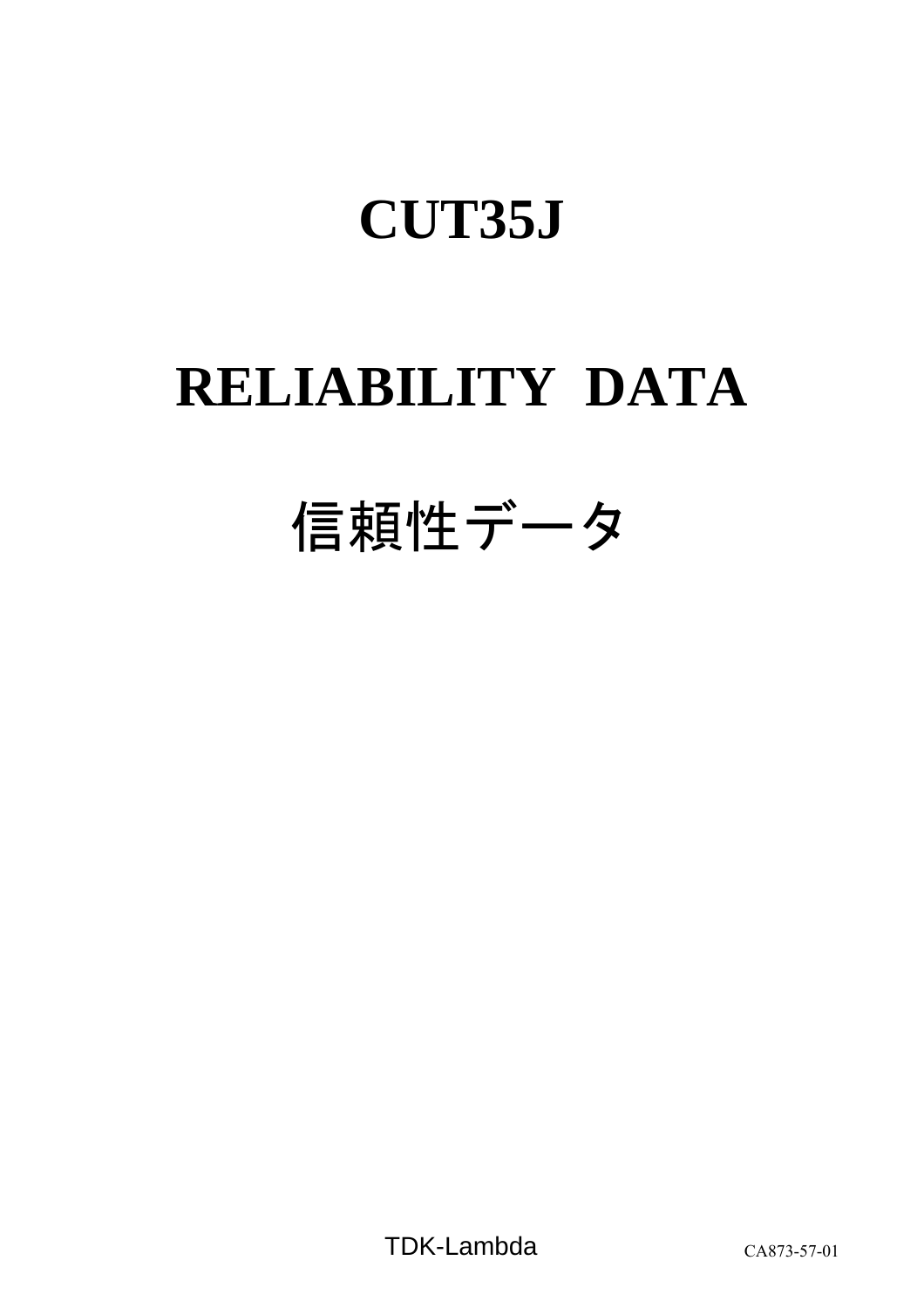# **INDEX**

|                                                                             | <b>PAGE</b> |
|-----------------------------------------------------------------------------|-------------|
|                                                                             |             |
| 2. 部品ディレーティング Component Derating ………………………………… R-2~7                        |             |
| 3. 主要部品温度上昇値 Main Components Temperature Rise △T List ·············· R-8∼11 |             |
| 4. 電解コンデンサ推定寿命計算値 Electrolytic Capacitor Lifetime …………… R-12~23             |             |
| 5. アブノーマル試験 Abnormal Test ……………………………………… R-24~26                           |             |
| 6. 振動試験 Vibration Test …………………………………………………… R-27                            |             |
| 7. ノイズシミュレート試験 Noise Simulate Test ………………………………… R-28                       |             |
|                                                                             |             |
|                                                                             |             |

※ 試験結果は、代表データでありますが、全ての製品はほぼ同等な特性を示します。 従いまして、以下の結果は参考値とお考え願います。

Test results are typical data. Nevertheless the following results are considered to be reference data because all units have nearly the same characteristics.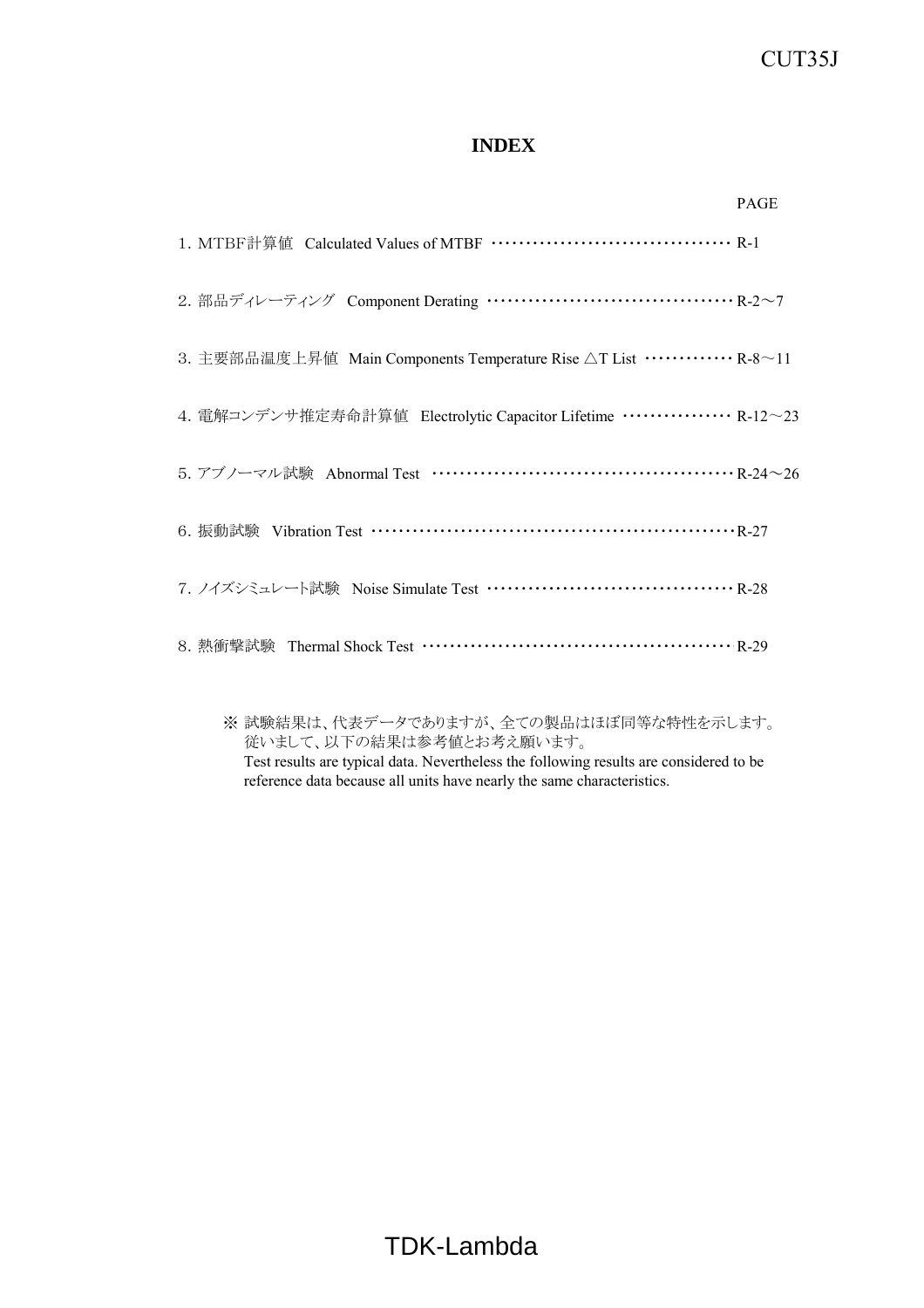#### 1.**MTBF**計算値 **Calculated Values of MTBF**

#### **MODEL** : **CUT35J-522**

#### **(1)** 算出方法 **Calculating Method**

JEITA (RCR-9102B)の部品点数法で算出されています。 それぞれの部品ごとに、部品故障率λGが与えられ、各々の点数によって決定されます。 Calculated based on part count reliability projection of JEITA (RCR-9102B). Individual failure rates  $\lambda_G$  is given to each part and MTBF is calculated by the count of each part.

<算出式>  $(\lambda_c \pi_o)$ 6 1  $=\frac{1}{1} \times 10^6 = \frac{1}{1} \times 10^{-1}$  $\sum_{i=1}^n$ *i*  $\sum_{i=1}^{} n_i (\lambda_{\overline{G}} \pi_{\overline{Q}})_i$  $MTBF = \frac{1}{\lambda_{\text{equip}}} \times 10^6 = \frac{1}{\sum_{n=1}^{n} (\lambda_n \pi)^n}$ 

時間(Hours)

- λequip :全機器故障率 (故障数/10 $^6$ 時間) Total Equipment Failure Rate (Failure  $\frac{10^{6}$  Hours)
	- $\lambda_{\rm G}$  :i 番目の同属部品に対する故障率 (故障数/10 $^6$ 時間) Generic Failure Rate for The ith Generic Part (Failure  $/10^6$  Hours)
	- ni :i 番目の同属部品の個数 Quantity of ith Generic Part
	- n :異なった同属部品のカテゴリーの数 Number of Different Generic Part Categories
	- $\pi_{\mathsf{Q}}$  :i番目の同属部品に対する品質ファクタ ( $\pi_{\mathsf{Q}}$ =1) Generic Quality Factor for The ith Generic Part  $(\pi_0=1)$

#### **(2) MTBF**値 **MTBF Values**

GF : 地上固定 (Ground, Fixed)

RCR-9102B MTBF ≒  $219,601$  時間 (Hours)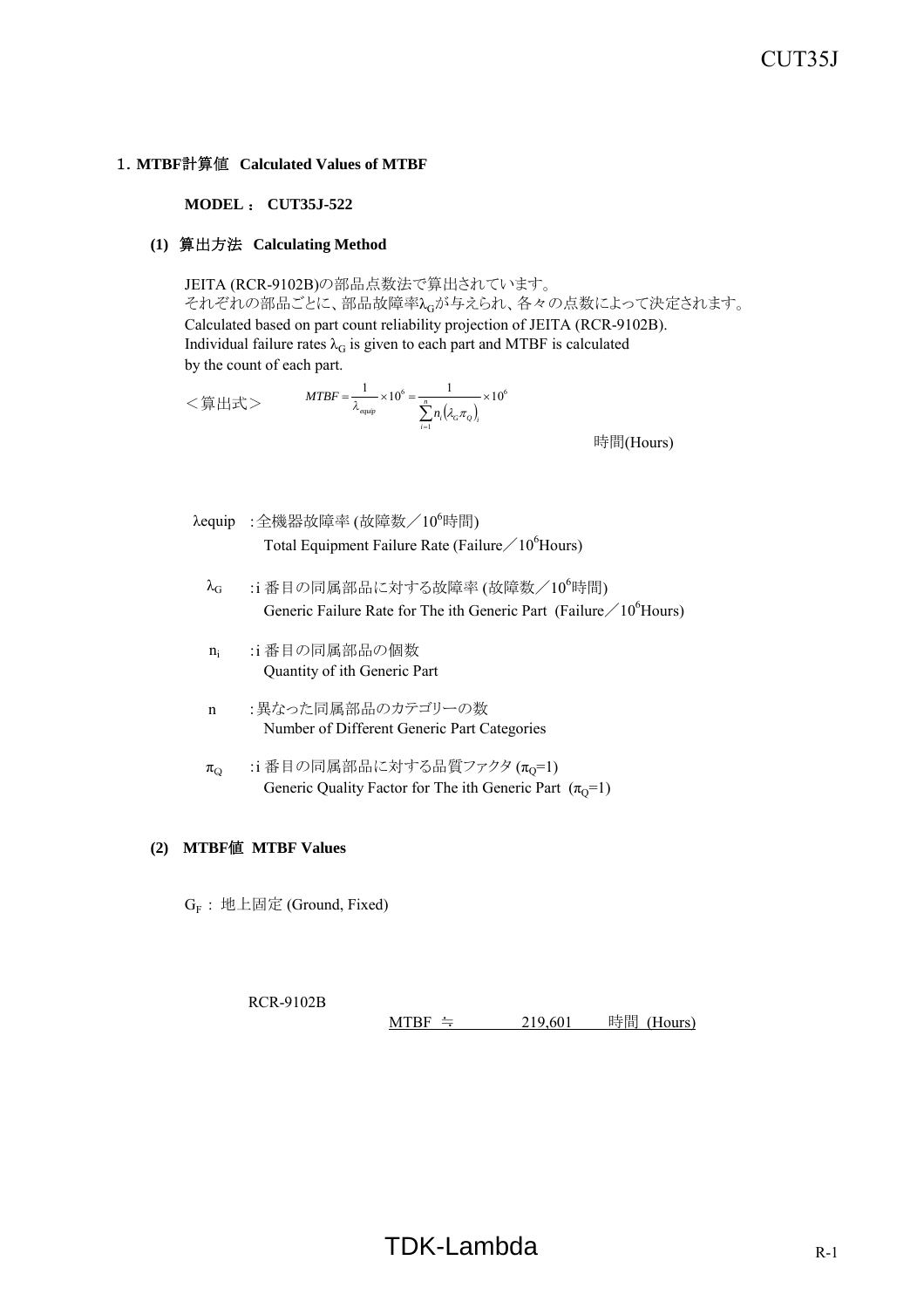#### 2.部品ディレーティング **Components Derating**

#### **MODEL** : **CUT35J-522**

#### **(1)** 算出方法 **Calculating Method**

(a) 測定方法 Measuring method

| ·取付方法           | :標準取付:B              | ・周囲温度                      | :55 $\mathrm{C}$          |
|-----------------|----------------------|----------------------------|---------------------------|
| Mounting method | Standard mounting: B | Ambient temperature        |                           |
| ・入力電圧           | $:100,230$ VAC       | ・出力電圧、電流                   | $\therefore$ 5V, 3A(100%) |
|                 |                      |                            | $+12V$ , 1.2A $(100\%)$   |
|                 |                      |                            | $-12V, 0.5A(100\%)$       |
| Input voltage   |                      | Output voltage $&$ current |                           |

(b) 半導体 Semiconductors

 ケース温度、消費電力、熱抵抗より使用状態の接合点温度を求め 最大定格、接合点温度との比較を求めました。 Compared with maximum junction temperature and actual one which is calculated based on case temperature, power dissipation and thermal impedance.

(c) IC、抵抗、コンデンサ等 IC, Resistors, Capacitors, etc.

 周囲温度、使用状態、消費電力など、個々の値は設計基準内に入っています。 Ambient temperature, operating condition, power dissipation and so on are within derating criteria.

(d) 熱抵抗算出方法 Calculating method of thermal impedance

$$
\theta j - c = \frac{Tj(max) - Tc}{Pch(max)} \qquad \theta j - l = \frac{Tj(max) - Tl}{Pch(max)}
$$

- Tc :ディレーティングの始まるケース温度 一般に25℃ Case Temperature at Start Point of Derating;25℃ in General
- Tl :ディレーティングの始まるリード温度 一般に25℃ Lead Temperature at Start Point of Derating;25℃ in General

Pj(max) :最大チャネル損失

- (Pch(max)) Maximum Channel Dissipation
- Tj(max) :最大接合点(チャネル)温度 (Tch(max)) Maximum Junction (channel) Temperature
- θi-c :接合点(チャネル)からケースまでの熱抵抗
- (θch-c) Thermal Impedance between Junction (channel) and Case
- θj-l :接合点(チャネル)からリードまでの熱抵抗 Thermal Impedance between Junction (channel) and Lead

# $TDK-Lambda$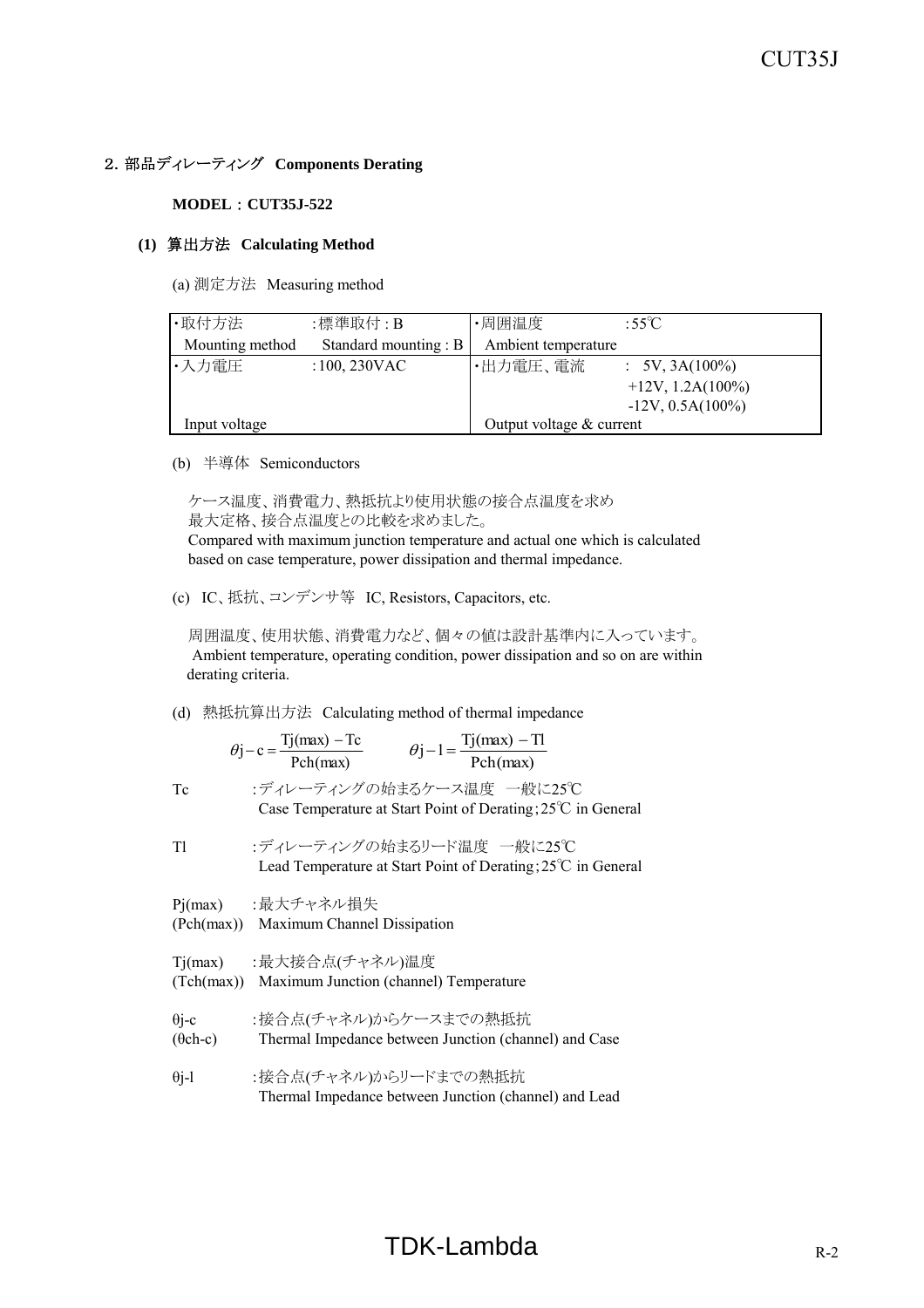| 部品番号<br>Location No.      | $V$ in = 100VAC                                   | $Load = 100\%$               | $Ta = 55^{\circ}C$    |
|---------------------------|---------------------------------------------------|------------------------------|-----------------------|
| A <sub>1</sub>            | T <sub>j</sub> (max) = $150^{\circ}$ C            | $\theta$ j-c = 15.0 °C/W     |                       |
| ICE3A2065ELJ              | $Pd = 0.524W$                                     | $\Delta$ Tc=55.7 °C          | $Te=110.7^{\circ}C$   |
| <b>INFINEON</b>           | Tj=Tc+ (( $\theta$ j-c) × Pd)= 118.6 °C           |                              |                       |
|                           | $D.F. = 79.0 \%$                                  |                              |                       |
| A <sub>2</sub>            | Tj (max) = $150^{\circ}$ C                        | $\theta$ j-c = 15.0 °C/W     |                       |
| ICE3A2065ELJ              | $Pd = 0.661W$                                     | $\Delta$ Tc=49.4 °C          | Tc=104.4 $^{\circ}$ C |
| <b>INFINEON</b>           | Tj= Tc+ ((θj-c) × Pd )= 114.3 °C                  |                              |                       |
|                           | $D.F. = 76.2 \%$                                  |                              |                       |
| <b>BD101</b>              | Tch (max) = $150$ °C                              | $0$ ch-c = 7.5 °C/W          |                       |
| <b>TT208</b>              | $Pch = 0.826 W$                                   | $\Delta Tc = 46.6 \degree C$ | $Tc = 101.6^{\circ}C$ |
| <b>LITE-ON</b>            | $Tj = Tc + ((\theta ch-c) \times Pch) = 107.8$ °C |                              |                       |
|                           | D.F. = $71.9\%$                                   |                              |                       |
| D51                       | Tj (max) = $150^{\circ}$ C                        | $\theta$ j-c = 3.0°C/W       |                       |
| RBQ10T65A                 | $Pd = 2.045W$                                     | $\Delta$ Tc=56.7 °C          | $Tc=111.7^{\circ}C$   |
| <b>ROHM</b>               | Tj=Tc+(( $\theta$ j-c) × Pd)=117.8 °C             |                              |                       |
|                           | $D.F. = 78.6 \%$                                  |                              |                       |
| D301                      | T <sub>1</sub> (max) = 175 °C                     | $\theta$ j-c = 4.0 °C/W      |                       |
| STPS8170DEE-TR            | $Pd = 1.088W$                                     | $\Delta$ Tc=61.4°C           | Tc=116.4 $^{\circ}$ C |
| <b>STMICRO</b>            | Tj= Tc+ ((θj-c) × Pd )= 120.8 °C                  |                              |                       |
|                           | D.F. $=69.0\%$                                    |                              |                       |
| D302                      | Tj (max) = 175 °C                                 | $\theta$ j-c = 4.0 °C/W      |                       |
| STPS8170DEE-TR Pd= 1.088W |                                                   | $\Delta$ Tc=48.5°C           | Tc=103.5 $°C$         |
| <b>STMICRO</b>            | Tj= Tc+ (( $\theta$ j-c) × Pd )= 107.9 °C         |                              |                       |
|                           | D.F. $=61.6\%$                                    |                              |                       |

## **(2)** 部品ディレーティング表 **Component Derating List**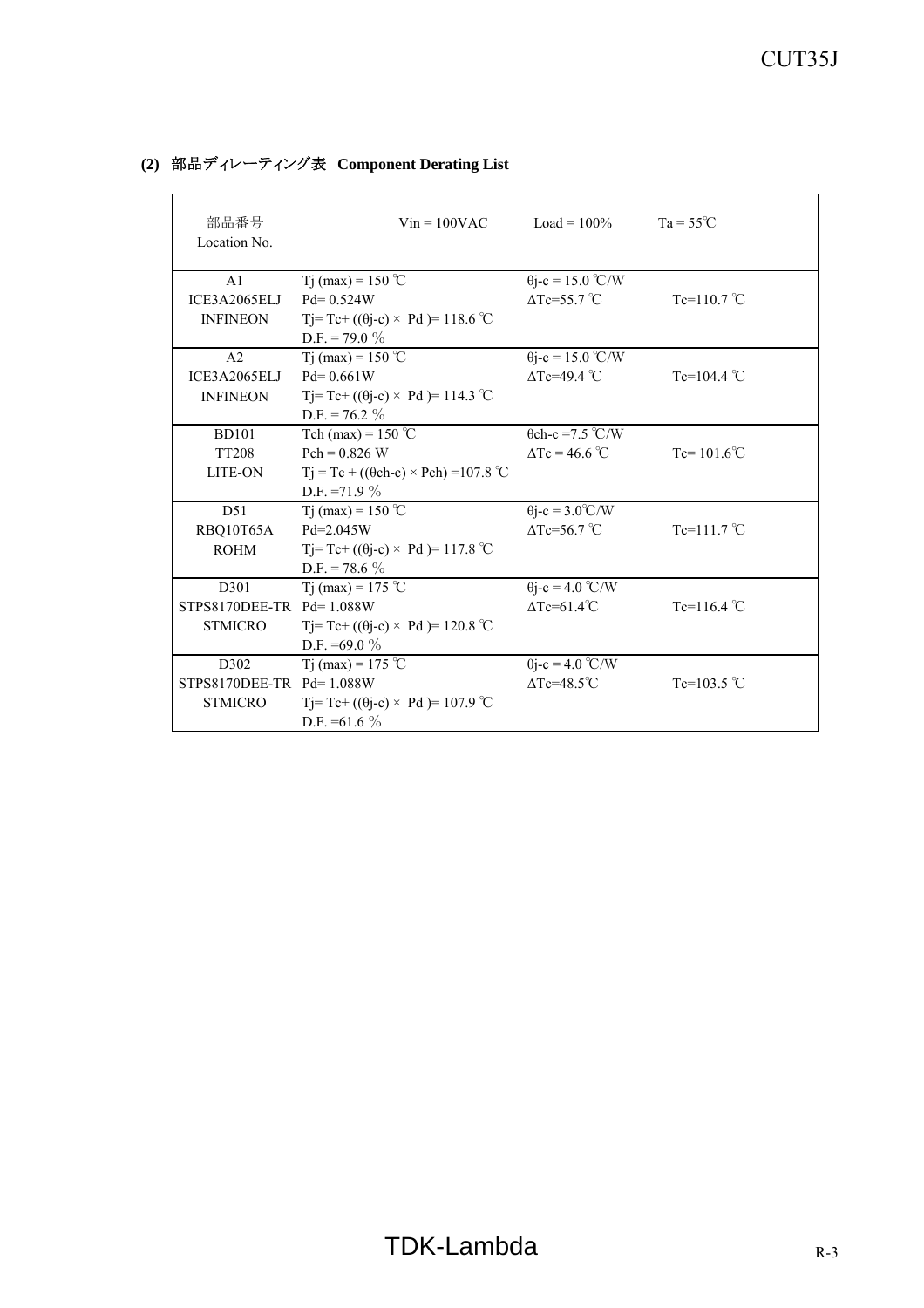| 部品番号<br>Location No.      | $V$ in = 230VAC                                  | $Load = 100\%$               | $Ta = 55^{\circ}C$    |
|---------------------------|--------------------------------------------------|------------------------------|-----------------------|
| A <sub>1</sub>            | T <sub>j</sub> (max) = $150^{\circ}$ C           | $\theta$ j-c = 15.0 °C/W     |                       |
| ICE3A2065ELJ              | $Pd = 0.524W$                                    | $\triangle$ Tc=53.0 °C       | $Te=108.0^{\circ}C$   |
| <b>INFINEON</b>           | Tj=Tc+ (( $\theta$ j-c) × Pd)= 115.9 °C          |                              |                       |
|                           | $D.F. = 77.2 \%$                                 |                              |                       |
| A <sub>2</sub>            | Tj (max) = $150^{\circ}$ C                       | $\theta$ j-c = 15.0 °C/W     |                       |
| ICE3A2065ELJ              | $Pd = 0.661W$                                    | $\Delta$ Tc=47.4 °C          | Tc=102.4 $^{\circ}$ C |
| <b>INFINEON</b>           | Tj= Tc+ ((θj-c) × Pd )= 112.3 °C                 |                              |                       |
|                           | $D.F. = 74.9 \%$                                 |                              |                       |
| <b>BD101</b>              | Tch (max) = $150$ °C                             | $0$ ch-c = 7.5 °C/W          |                       |
| <b>TT208</b>              | $Pch = 0.826 W$                                  | $\Delta Tc = 34.2$ °C        | $Tc = 89.2^{\circ}C$  |
| <b>LITE-ON</b>            | $Tj = Tc + ((\theta ch-c) \times Pch) = 95.4$ °C |                              |                       |
|                           | D.F. $=63.6\%$                                   |                              |                       |
| D51                       | Tj (max) = $150 °C$                              | $\theta$ j-c = 3.0°C/W       |                       |
| RBQ10T65A                 | $Pd = 2.045W$                                    | $\triangle$ Tc=57.2 °C       | Tc=112.2 $°C$         |
| <b>ROHM</b>               | Tj=Tc+(( $\theta$ j-c) × Pd)=118.3 °C            |                              |                       |
|                           | $D.F. = 78.9 \%$                                 |                              |                       |
| D301                      | T <sub>1</sub> (max) = 175 °C                    | $\theta$ j-c = 4.0 °C/W      |                       |
| STPS8170DEE-TR            | $Pd = 1.088W$                                    | $\Delta$ Tc=63.3°C           | Tc=118.3 $^{\circ}$ C |
| <b>STMICRO</b>            | Tj=Tc+ (( $\theta$ j-c) × Pd )= 122.7 °C         |                              |                       |
|                           | D.F. = $70.1\%$                                  |                              |                       |
| D302                      | Tj (max) = 175 °C                                | $\theta$ j-c = 4.0 °C/W      |                       |
| STPS8170DEE-TR Pd= 1.088W |                                                  | $\Delta$ Tc=50.5 $\degree$ C | Tc=105.5 $°C$         |
| <b>STMICRO</b>            | Tj= Tc+ (( $\theta$ j-c) × Pd )= 109.9 °C        |                              |                       |
|                           | D.F. $=62.8\%$                                   |                              |                       |

## **(2)** 部品ディレーティング表 **Component Derating List**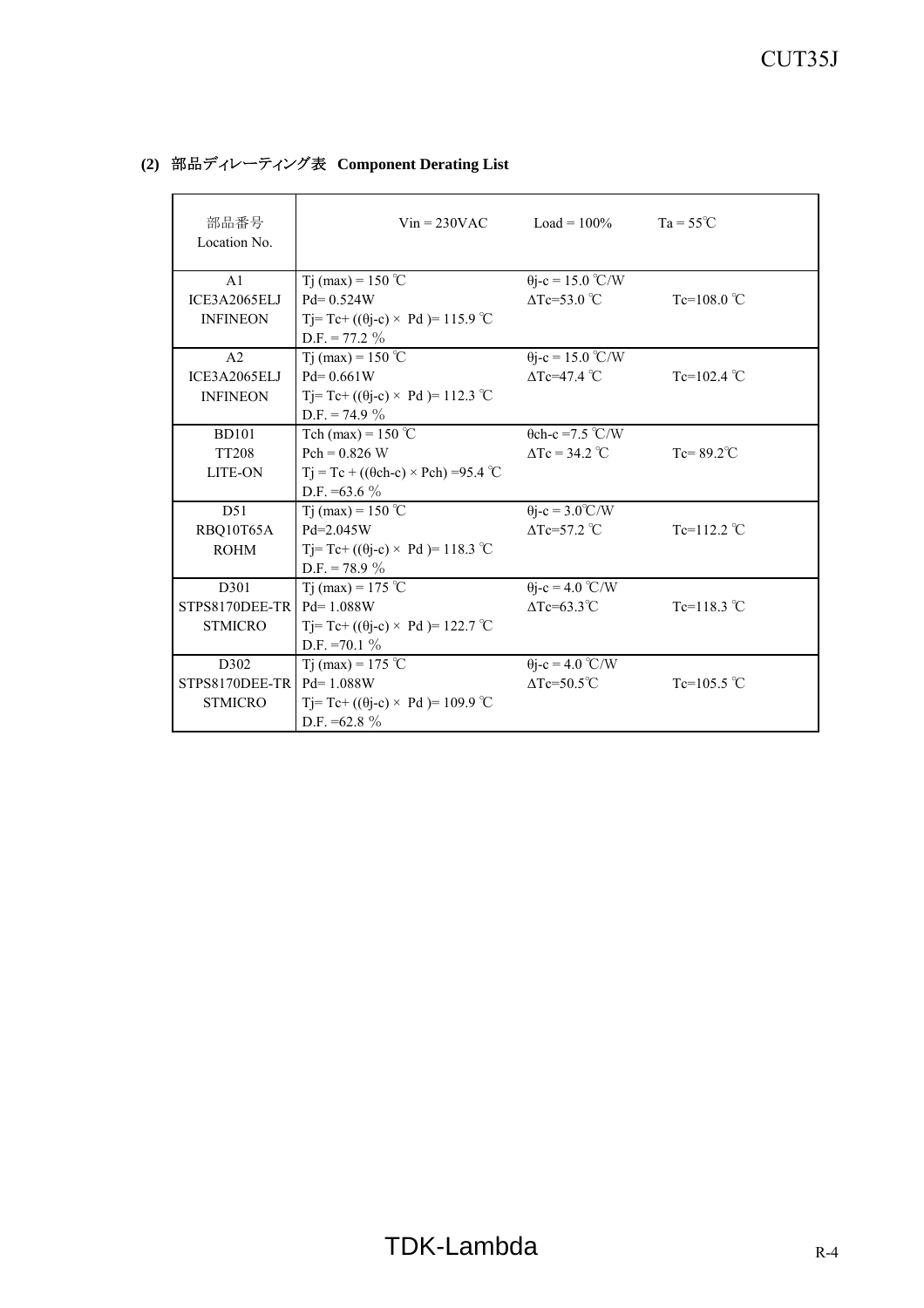#### **(1)** 算出方法 **Calculating Method**

(a) 測定方法 Measuring method

| ·取付方法           | :標準取付 : B               | ・周囲温度                      | :55 $\degree$ C           |
|-----------------|-------------------------|----------------------------|---------------------------|
| Mounting method | Standard mounting : $B$ | Ambient temperature        |                           |
| ・・入力電圧          | $:100,230$ VAC          | ・出力電圧、電流                   | $\therefore$ 5V, 3A(100%) |
|                 |                         |                            | $+15V$ , 1.0A(100%)       |
|                 |                         |                            | $-15V$ , 0.3A $(100\%)$   |
| Input voltage   |                         | Output voltage $&$ current |                           |

(b) 半導体 Semiconductors

 ケース温度、消費電力、熱抵抗より使用状態の接合点温度を求め 最大定格、接合点温度との比較を求めました。 Compared with maximum junction temperature and actual one which is calculated based on case temperature, power dissipation and thermal impedance.

(c) IC、抵抗、コンデンサ等 IC, Resistors, Capacitors, etc.

 周囲温度、使用状態、消費電力など、個々の値は設計基準内に入っています。 Ambient temperature, operating condition, power dissipation and so on are within derating criteria.

(d) 熱抵抗算出方法 Calculating method of thermal impedance

$$
\theta j - c = \frac{Tj(max) - Tc}{Pch(max)} \qquad \theta j - l = \frac{Tj(max) - Tl}{Pch(max)}
$$

- Tc :ディレーティングの始まるケース温度 一般に25℃ Case Temperature at Start Point of Derating;25℃ in General
- Tl :ディレーティングの始まるリード温度 一般に25℃ Lead Temperature at Start Point of Derating;25℃ in General

Pj(max) :最大チャネル損失

- (Pch(max)) Maximum Channel Dissipation
- Tj(max) :最大接合点(チャネル)温度 (Tch(max)) Maximum Junction (channel) Temperature
- θi-c :接合点(チャネル)からケースまでの熱抵抗
- (θch-c) Thermal Impedance between Junction (channel) and Case
- θj-l :接合点(チャネル)からリードまでの熱抵抗 Thermal Impedance between Junction (channel) and Lead

# $TDK$ -Lambda  $R-5$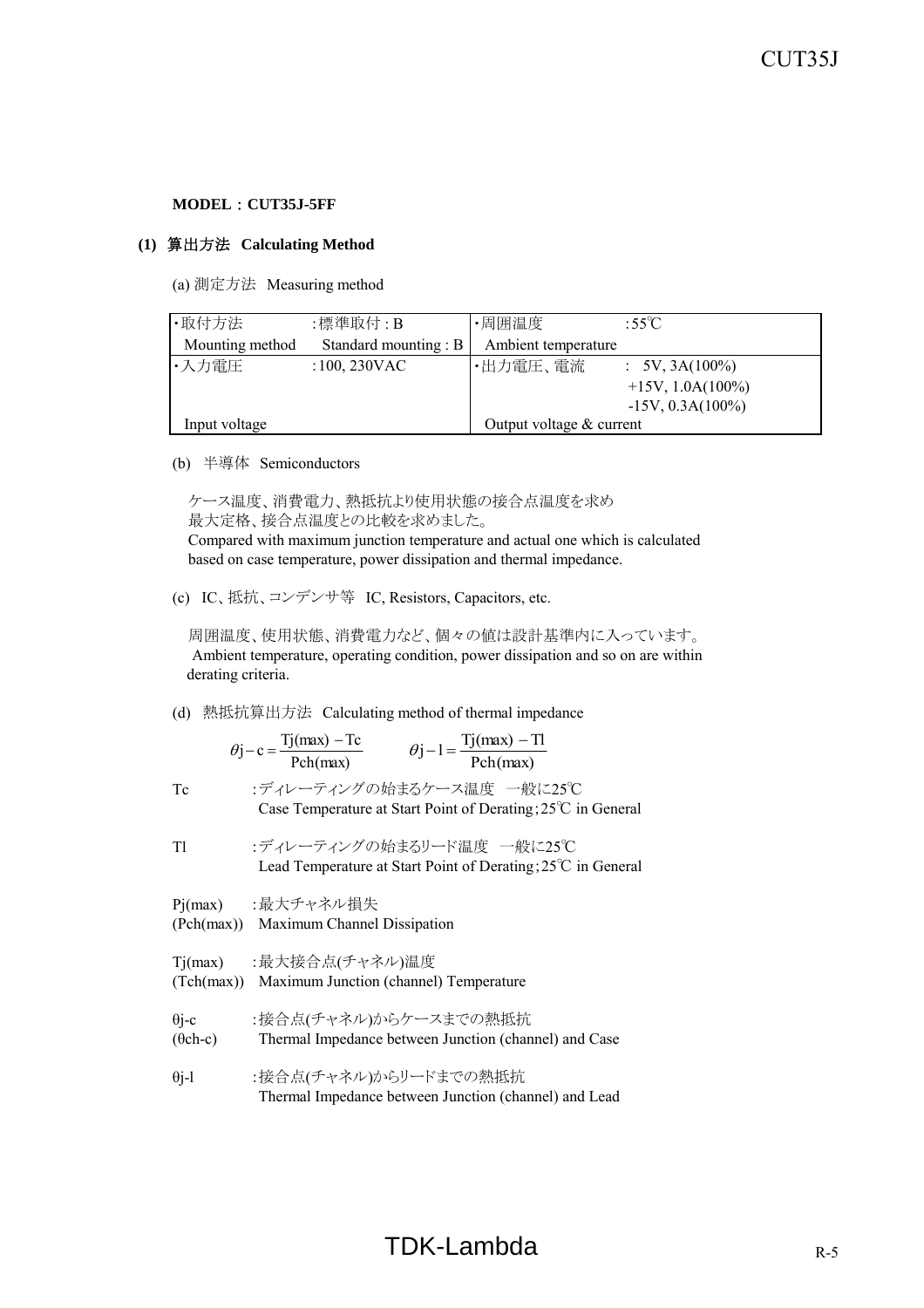| 部品番号<br>Location No.      | $V$ in = 100VAC                                   | $Load = 100\%$                  | $Ta = 55^{\circ}C$    |
|---------------------------|---------------------------------------------------|---------------------------------|-----------------------|
| A <sub>1</sub>            | T <sub>j</sub> (max) = $150^{\circ}$ C            | $\theta$ j-c = 15.0 °C/W        |                       |
| ICE3A2065ELJ              | $Pd = 0.524W$                                     | $\Delta$ Tc=53.6 °C             | Tc=108.6 $°C$         |
| <b>INFINEON</b>           | Tj= Tc+ (( $\theta$ j-c) × Pd )= 116.5 °C         |                                 |                       |
|                           | $D.F. = 77.6 \%$                                  |                                 |                       |
| A <sub>2</sub>            | Tj (max) = $150^{\circ}$ C                        | $\theta$ j-c = 15.0 °C/W        |                       |
| ICE3A2065ELJ              | $Pd = 0.661W$                                     | $\Delta$ Tc=47.5 °C             | Tc=102.5 $°C$         |
| <b>INFINEON</b>           | Tj= Tc+ ((θj-c) × Pd )= 112.4 °C                  |                                 |                       |
|                           | $D.F. = 74.9 \%$                                  |                                 |                       |
| <b>BD101</b>              | Tch (max) = $150$ °C                              | $0$ ch-c = 7.5 °C/W             |                       |
| <b>TT208</b>              | $Pch = 0.826 W$                                   | $\Delta Tc = 55.8$ °C           | $Tc = 110.8^{\circ}C$ |
| <b>LITE-ON</b>            | $Tj = Tc + ((\theta ch-c) \times Pch) = 117.0$ °C |                                 |                       |
|                           | D.F. = 78.0 $\%$                                  |                                 |                       |
| D51                       | Tj (max) = $150^{\circ}$ C                        | $\theta$ j-c = 3.0°C/W          |                       |
| RBQ10T65A                 | $Pd = 2.045W$                                     | $\triangle$ Tc=53.0 °C          | Tc=108.0 $\degree$ C  |
| <b>ROHM</b>               | Tj=Tc+(( $\theta$ j-c) × Pd)=114.1 °C             |                                 |                       |
|                           | $D.F. = 76.1 \%$                                  |                                 |                       |
| D301                      | T <sub>1</sub> (max) = 175 °C                     | $\theta$ j-c = 4.0 °C/W         |                       |
| STPS8170DEE-TR            | $Pd = 1.088W$                                     | $\Delta$ Tc=53.1 <sup>°</sup> C | Tc=108.1 $^{\circ}$ C |
| <b>STMICRO</b>            | Tj=Tc+ (( $\theta$ j-c) × Pd )= 112.5 °C          |                                 |                       |
|                           | D.F. $=64.3\%$                                    |                                 |                       |
| D302                      | Tj (max) = 175 °C                                 | $\theta$ j-c = 4.0 °C/W         |                       |
| STPS8170DEE-TR Pd= 1.088W |                                                   | $\Delta$ Tc=39.3 $\degree$ C    | Tc=94.3 $\degree$ C   |
| <b>STMICRO</b>            | Tj= Tc+ (( $\theta$ j-c) × Pd )=98.7 °C           |                                 |                       |
|                           | D.F. = $56.4\%$                                   |                                 |                       |

## **(2)** 部品ディレーティング表 **Component Derating List**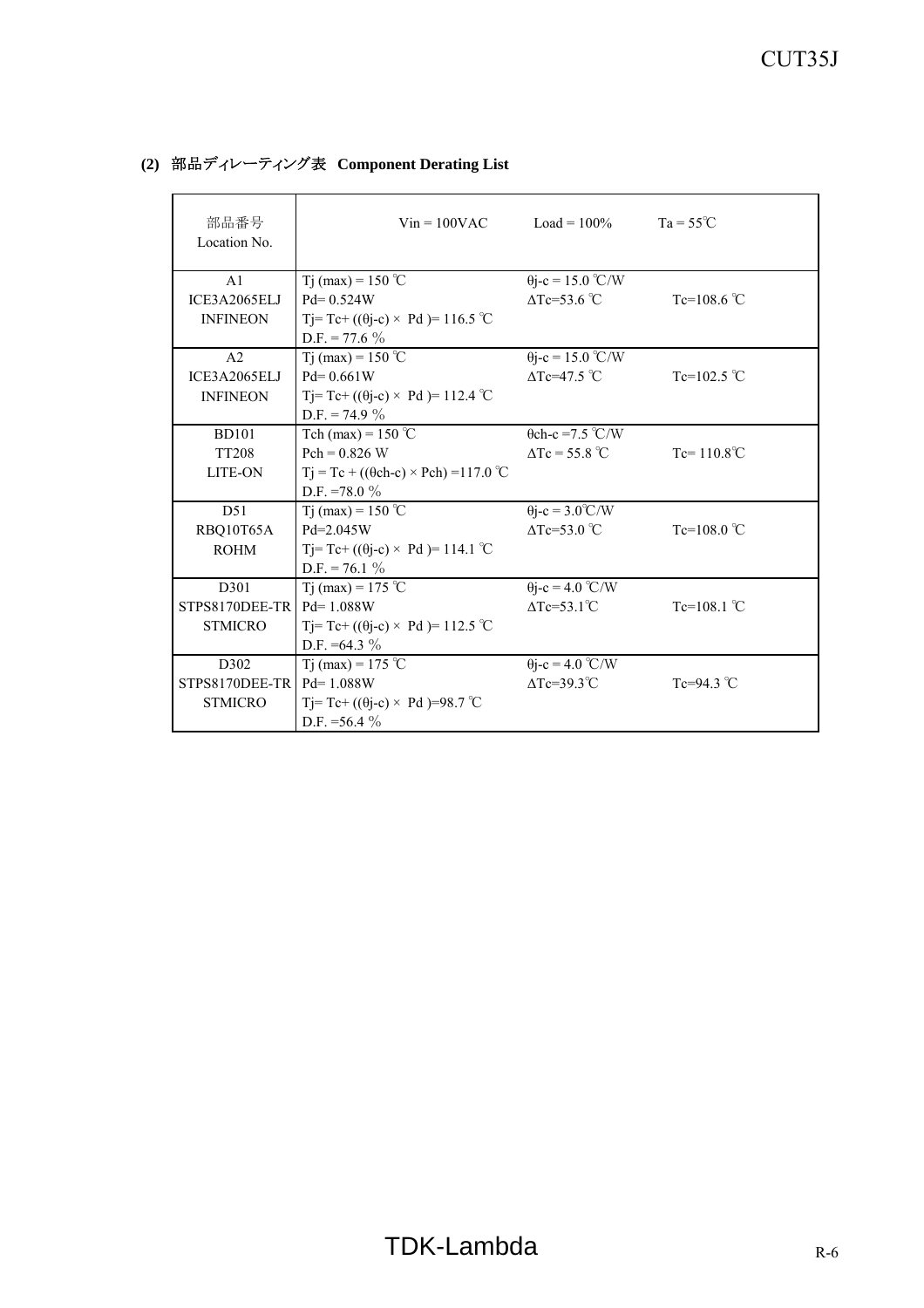| 部品番号<br>Location No.           | $V$ in = 230VAC                                           | $Load = 100\%$                                  | $Ta = 55^{\circ}C$   |
|--------------------------------|-----------------------------------------------------------|-------------------------------------------------|----------------------|
| A <sub>1</sub><br>ICE3A2065ELJ | Tj (max) = $150^{\circ}$ C<br>$Pd = 0.524W$               | $\theta$ j-c = 15.0 °C/W<br>$\Delta$ Tc=47.5 °C | Tc=102.5 $°C$        |
| <b>INFINEON</b>                | Tj=Tc+(( $\theta$ j-c) × Pd)=110.4 °C<br>D.F. = 73.6 $\%$ |                                                 |                      |
| A <sub>2</sub>                 | T <sub>1</sub> (max) = 150 °C                             | $\theta$ j-c = 15.0 °C/W                        |                      |
| ICE3A2065ELJ                   | $Pd = 0.661W$                                             | $\Delta$ Tc=41.7 °C                             | Tc=96.7 $°C$         |
| <b>INFINEON</b>                | Tj= Tc+ (( $\theta$ j-c) × Pd )= 106.6 °C                 |                                                 |                      |
|                                | $D.F. = 71.1 \%$                                          |                                                 |                      |
| <b>BD101</b>                   | Tch (max) = $150^{\circ}$ C                               | $\theta$ ch-c = 7.5 °C/W                        |                      |
| <b>TT208</b>                   | $Pch = 0.826 W$                                           | $\Delta Tc = 36.1$ °C                           | $Tc = 91.1^{\circ}C$ |
| <b>LITE-ON</b>                 | $Tj = Tc + ((\theta ch-c) \times Pch) = 97.3$ °C          |                                                 |                      |
|                                | D.F. $=64.9 \%$                                           |                                                 |                      |
| D51                            | Tj (max) = $150 °C$                                       | $\theta$ j-c = 3.0°C/W                          |                      |
| RBQ10T65A                      | $Pd = 2.045W$                                             | $\triangle$ Tc=52.7 °C                          | Tc=107.7 $°C$        |
| <b>ROHM</b>                    | Tj= Tc+ ((θj-c) × Pd )= 113.8 °C                          |                                                 |                      |
|                                | D.F. = 75.9 $\%$                                          |                                                 |                      |
| D301                           | T <sub>1</sub> (max) = 175 °C                             | $\theta$ j-c = 4.0 °C/W                         |                      |
| STPS8170DEE-TR                 | $Pd = 1.088W$                                             | $\Delta$ Tc=54.6 $\degree$ C                    | Tc=109.6 $°C$        |
| <b>STMICRO</b>                 | Tj=Tc+(( $\theta$ j-c) × Pd)=114.0 °C                     |                                                 |                      |
|                                | D.F. $=65.1\%$                                            |                                                 |                      |
| D <sub>302</sub>               | T <sub>j</sub> (max) = 175 °C                             | $\theta$ j-c = 4.0 °C/W                         |                      |
| STPS8170DEE-TR                 | $Pd = 1.088W$                                             | $\Delta$ Tc=41.1 <sup>°</sup> C                 | Tc=96.1 $\degree$ C  |
| <b>STMICRO</b>                 | Tj=Tc+(( $\theta$ j-c) × Pd)=100.5 °C                     |                                                 |                      |
|                                | D.F. $=57.4\%$                                            |                                                 |                      |

## **(2)** 部品ディレーティング表 **Component Derating List**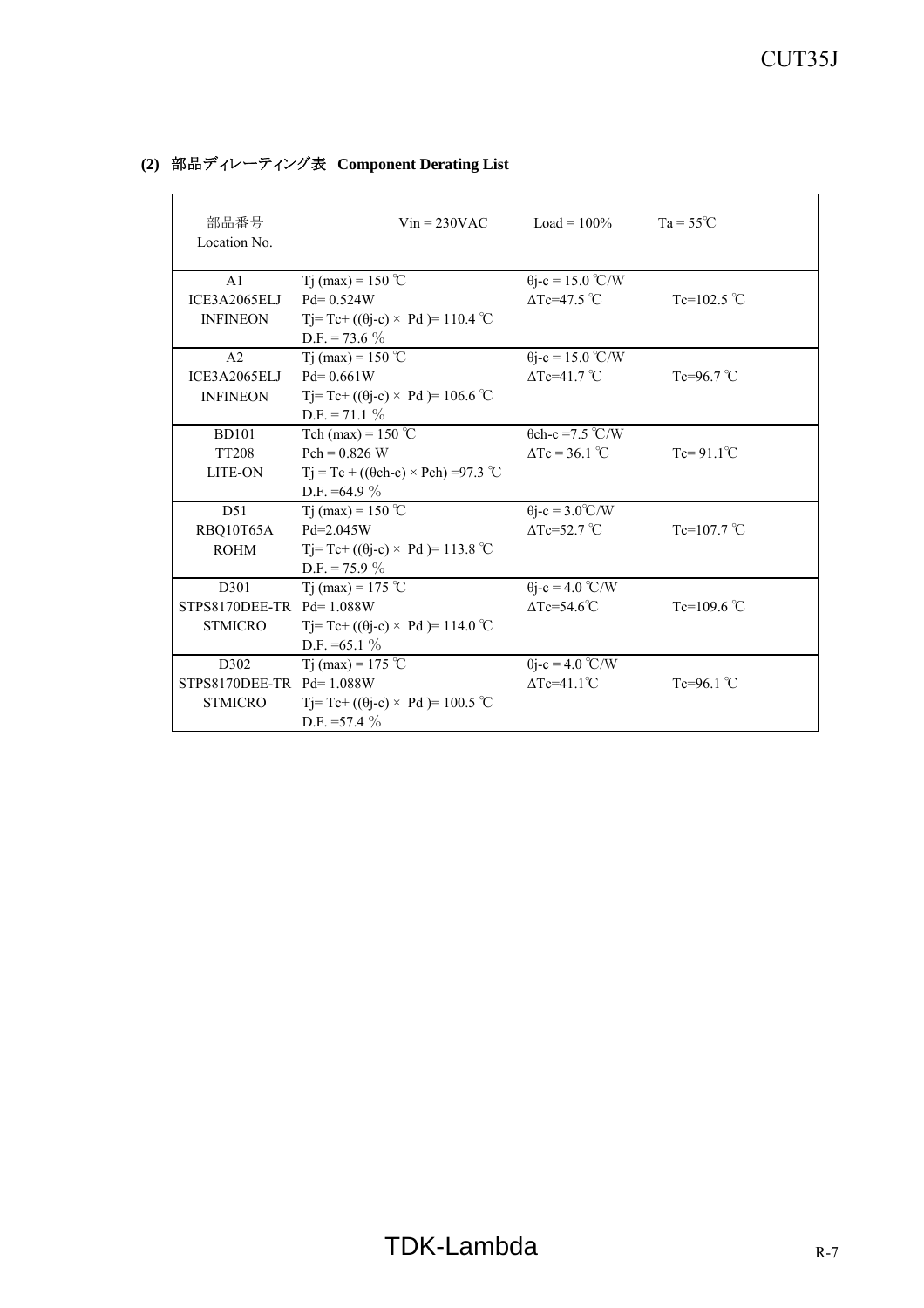#### 3.主要部品温度上昇値 **Main Components Temperature Rise** △**T List**

#### **MODEL : CUT35J-522**

## **(1)** 測定条件 **Measuring Conditions**

|                                                                | Mounting A                        | Mounting B             | Mounting C            | Mounting D              | Mounting E             | Mounting F                       |
|----------------------------------------------------------------|-----------------------------------|------------------------|-----------------------|-------------------------|------------------------|----------------------------------|
| 取付方法<br>Mounting Method<br>(標準取付: B)<br>(Standard Mounting: B) | CN1(INPUT)<br>,,,,,,,,,,,,,,,,,,, | CN1(INPUT)<br>man<br>N | CN1(INPUT)<br>Ø       | CN1(INPUT)<br>ᆷ<br>;⊨.⊨ | 国目<br>し引き<br>CN1(INPUT | ,,,,,,,,,,,,,,,,,,<br>CN1(INPUT) |
| 入力電圧 Vin                                                       |                                   |                        |                       |                         |                        |                                  |
| Input Voltage                                                  |                                   |                        | 100VAC                |                         |                        |                                  |
| 出力電圧 Vo                                                        |                                   |                        |                       |                         |                        |                                  |
| Output Voltage                                                 |                                   |                        | 5VDC, +12VDC, -12VDC  |                         |                        |                                  |
| 出力電流 Io                                                        |                                   |                        |                       |                         |                        |                                  |
| Output Current                                                 |                                   |                        | 3A, 1.2A, 0.5A (100%) |                         |                        |                                  |

|                |                         | $\Delta T$ Temperature Rise (°C) |                    |                  |                    |                    |                    |
|----------------|-------------------------|----------------------------------|--------------------|------------------|--------------------|--------------------|--------------------|
| 出力ディレーティング     |                         |                                  |                    | $Io=100\%$       |                    |                    |                    |
|                | <b>Output Derating</b>  | $Ta = 50^{\circ}C$               | $Ta = 55^{\circ}C$ | $Ta=50^{\circ}C$ | Ta= $45^{\circ}$ C | Ta= $45^{\circ}$ C | Ta= $40^{\circ}$ C |
| 部品番号           | 部品名                     | 取付方向                             | 取付方向               | 取付方向             | 取付方向               | 取付方向               | 取付方向               |
| Location No.   | Part name               | Mounting A                       | Mounting B         | Mounting C       | Mounting D         | Mounting E         | Mounting F         |
| A1             | IC                      | 60                               | 56                 | 52               | 66                 | 57                 | 68                 |
| A2             | IC                      | 56                               | 49                 | 58               | 66                 | 57                 | 68                 |
| <b>BD101</b>   | <b>BRIDGE DIODE</b>     | 58                               | 47                 | 46               | 59                 | 46                 | 68                 |
| <b>T1 WIRE</b> | <b>TRANSFORMER WIRE</b> | 63                               | 58                 | 53               | 59                 | 58                 | 63                 |
| <b>T1 CORE</b> | <b>TRANSFORMER CORE</b> | 63                               | 59                 | 55               | 63                 | 59                 | 65                 |
| <b>T2 WIRE</b> | <b>TRANSFORMER WIRE</b> | 62                               | 54                 | 63               | 63                 | 63                 | 66                 |
| <b>T2 CORE</b> | <b>TRANSFORMER CORE</b> | 64                               | 56                 | 66               | 67                 | 65                 | 70                 |
| D51            | S.B.D                   | 53                               | 57                 | 52               | 56                 | 59                 | 61                 |
| D301           | <b>DIODE</b>            | 68                               | 61                 | 68               | 65                 | 76                 | 79                 |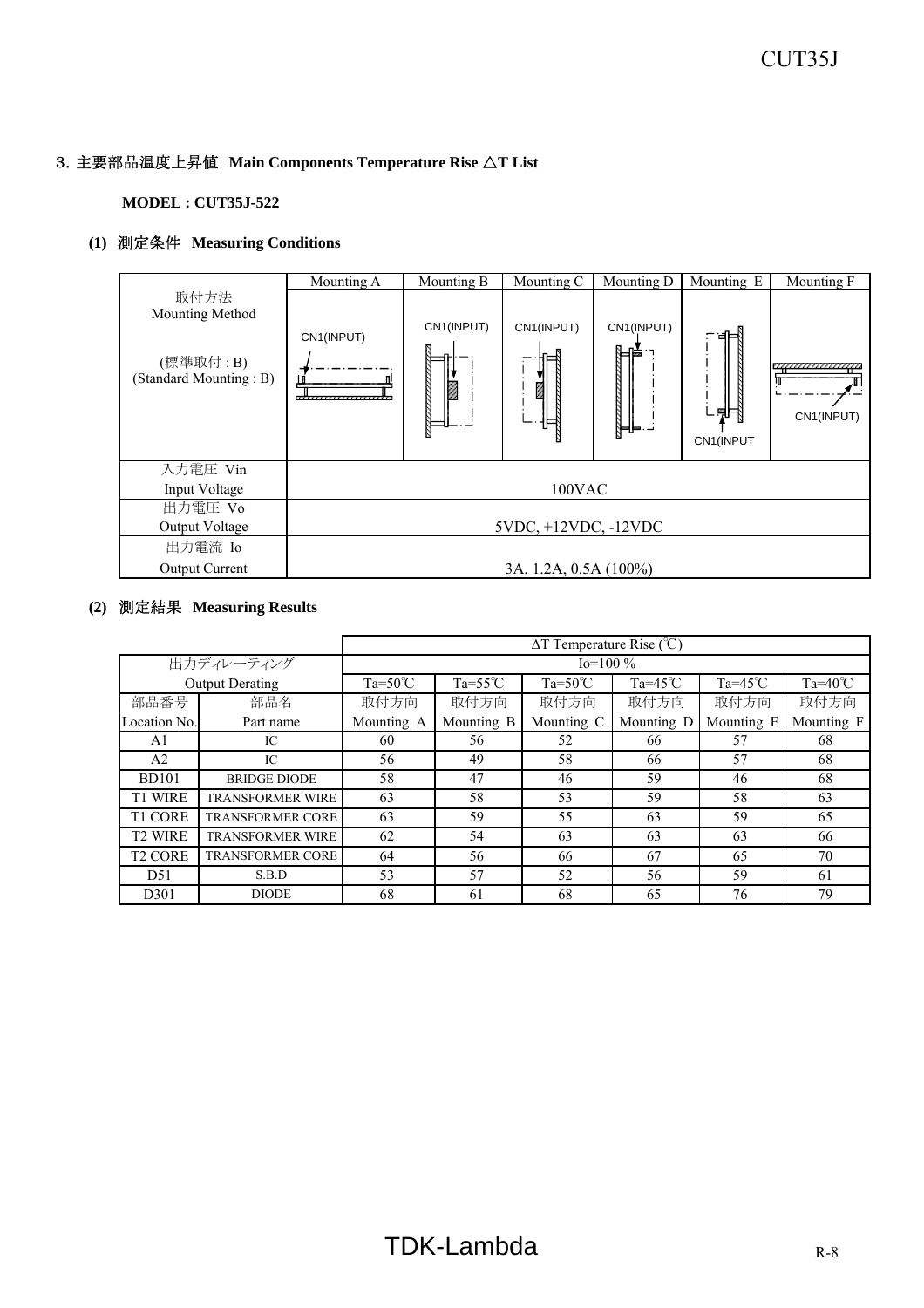# **(1)** 測定条件 **Measuring Conditions**

|                                                                | Mounting A           | Mounting B           | Mounting C            | Mounting D               | Mounting E               | Mounting F                        |
|----------------------------------------------------------------|----------------------|----------------------|-----------------------|--------------------------|--------------------------|-----------------------------------|
| 取付方法<br>Mounting Method<br>(標準取付: B)<br>(Standard Mounting: B) | CN1(INPUT)           | CN1(INPUT)<br>m<br>Í | CN1(INPUT)<br>Ø       | CN1(INPUT)<br>≔<br>╠╤╤╤╌ | 日目<br>. 뛰目<br>CN1(INPUT) | ,,,,,,,,,,,,,,,,,,,<br>CN1(INPUT) |
| 入力電圧 Vin                                                       |                      |                      |                       |                          |                          |                                   |
| Input Voltage                                                  | 230VAC               |                      |                       |                          |                          |                                   |
| 出力電圧 Vo                                                        |                      |                      |                       |                          |                          |                                   |
| Output Voltage                                                 | 5VDC, +12VDC, -12VDC |                      |                       |                          |                          |                                   |
| 出力電流 Io                                                        |                      |                      |                       |                          |                          |                                   |
| <b>Output Current</b>                                          |                      |                      | 3A, 1.2A, 0.5A (100%) |                          |                          |                                   |

|                |                         | $\Delta T$ Temperature Rise (°C) |                    |                  |                    |                    |                    |
|----------------|-------------------------|----------------------------------|--------------------|------------------|--------------------|--------------------|--------------------|
| 出力ディレーティング     |                         |                                  |                    | $Io=100\%$       |                    |                    |                    |
|                | <b>Output Derating</b>  | $Ta = 50^{\circ}C$               | $Ta = 55^{\circ}C$ | $Ta=50^{\circ}C$ | Ta= $45^{\circ}$ C | Ta= $45^{\circ}$ C | Ta= $40^{\circ}$ C |
| 部品番号           | 部品名                     | 取付方向                             | 取付方向               | 取付方向             | 取付方向               | 取付方向               | 取付方向               |
| Location No.   | Part name               | Mounting A                       | Mounting B         | Mounting C       | Mounting D         | Mounting E         | Mounting F         |
| A1             | IC                      | 54                               | 53                 | 48               | 64                 | 51                 | 62                 |
| A <sub>2</sub> | IC                      | 52                               | 47                 | 54               | 64                 | 52                 | 63                 |
| <b>BD101</b>   | <b>BRIDGE DIODE</b>     | 39                               | 34                 | 33               | 47                 | 33                 | 48                 |
| <b>T1 WIRE</b> | <b>TRANSFORMER WIRE</b> | 62                               | 58                 | 52               | 60                 | 55                 | 62                 |
| <b>T1 CORE</b> | <b>TRANSFORMER CORE</b> | 63                               | 60                 | 55               | 64                 | 57                 | 65                 |
| <b>T2 WIRE</b> | <b>TRANSFORMER WIRE</b> | 62                               | 55                 | 63               | 64                 | 61                 | 66                 |
| <b>T2 CORE</b> | <b>TRANSFORMER CORE</b> | 63                               | 58                 | 67               | 69                 | 64                 | 70                 |
| D51            | S.B.D                   | 54                               | 57                 | 52               | 56                 | 58                 | 61                 |
| D301           | <b>DIODE</b>            | 70                               | 63                 | 70               | 67                 | 75                 | 80                 |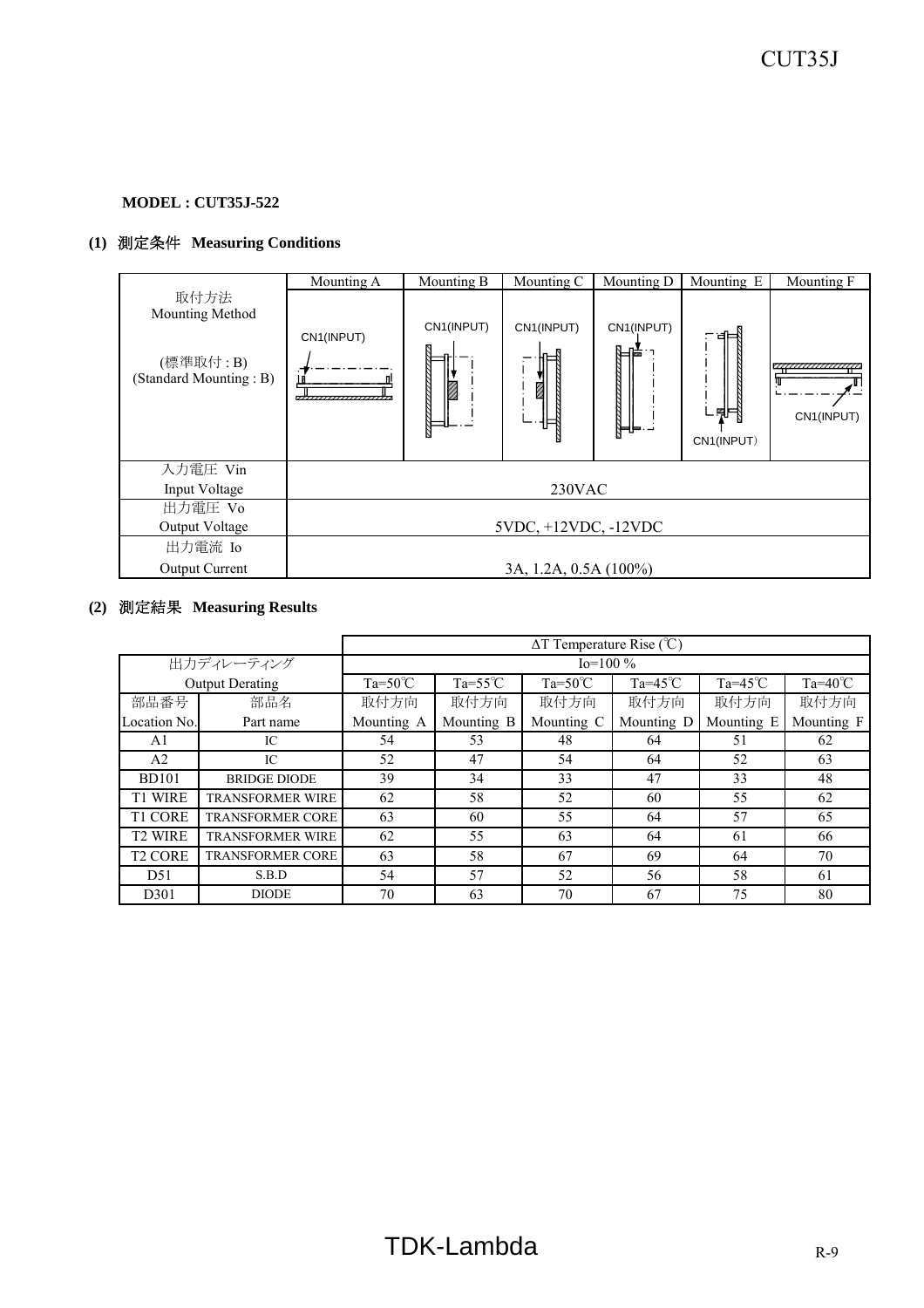# **(1)** 測定条件 **Measuring Conditions**

|                                                                | Mounting A | Mounting B                 | Mounting C            | Mounting D         | Mounting E                                                   | Mounting F                   |
|----------------------------------------------------------------|------------|----------------------------|-----------------------|--------------------|--------------------------------------------------------------|------------------------------|
| 取付方法<br>Mounting Method<br>(標準取付: B)<br>(Standard Mounting: B) | CN1(INPUT) | CN1(INPUT)<br>il il i<br>Í | CN1(INPUT)<br>Ø       | CN1(INPUT)<br>⊱ ⊫⊳ | ばんじょう はんしょう はんしょう はんしょう はんしょう はんしょう はんしょう<br>引气<br>CN1(INPUT | <u>ummmmmm</u><br>CN1(INPUT) |
| 入力電圧 Vin                                                       |            |                            |                       |                    |                                                              |                              |
| Input Voltage                                                  |            |                            | 100VAC                |                    |                                                              |                              |
| 出力電圧 Vo                                                        |            |                            |                       |                    |                                                              |                              |
| Output Voltage                                                 |            |                            | 5VDC, +15VDC, -15VDC  |                    |                                                              |                              |
| 出力電流 Io                                                        |            |                            |                       |                    |                                                              |                              |
| <b>Output Current</b>                                          |            |                            | 3A, 1.0A, 0.3A (100%) |                    |                                                              |                              |

|                |                         |                    |                   | $\Delta T$ Temperature Rise (°C) |                    |                    |                    |
|----------------|-------------------------|--------------------|-------------------|----------------------------------|--------------------|--------------------|--------------------|
|                | 出力ディレーティング              |                    |                   | $Io=100\%$                       |                    |                    |                    |
|                | <b>Output Derating</b>  | $Ta = 50^{\circ}C$ | Ta=55 $\degree$ C | $Ta=50^{\circ}C$                 | Ta= $45^{\circ}$ C | Ta= $45^{\circ}$ C | Ta= $40^{\circ}$ C |
| 部品番号           | 部品名                     | 取付方向               | 取付方向              | 取付方向                             | 取付方向               | 取付方向               | 取付方向               |
| Location No.   | Part name               | Mounting A         | Mounting B        | Mounting C                       | Mounting D         | Mounting E         | Mounting F         |
| A1             | IC                      | 59                 | 54                | 51                               | 62                 | 57                 | 65                 |
| A2             | IC                      | 59                 | 48                | 56                               | 63                 | 58                 | 66                 |
| <b>BD101</b>   | <b>BRIDGE DIODE</b>     | 58                 | 56                | 51                               | 64                 | 54                 | 65                 |
| <b>T1 WIRE</b> | <b>TRANSFORMER WIRE</b> | 61                 | 54                | 50                               | 56                 | 58                 | 58                 |
| <b>T1 CORE</b> | <b>TRANSFORMER CORE</b> | 60                 | 55                | 52                               | 59                 | 59                 | 60                 |
| <b>T2 WIRE</b> | <b>TRANSFORMER WIRE</b> | 58                 | 48                | 57                               | 58                 | 59                 | 60                 |
| <b>T2 CORE</b> | <b>TRANSFORMER CORE</b> | 58                 | 50                | 60                               | 61                 | 62                 | 63                 |
| D51            | S.B.D                   | 52                 | 53                | 49                               | 52                 | 58                 | 56                 |
| D301           | <b>DIODE</b>            | 62                 | 53                | 60                               | 56                 | 70                 | 70                 |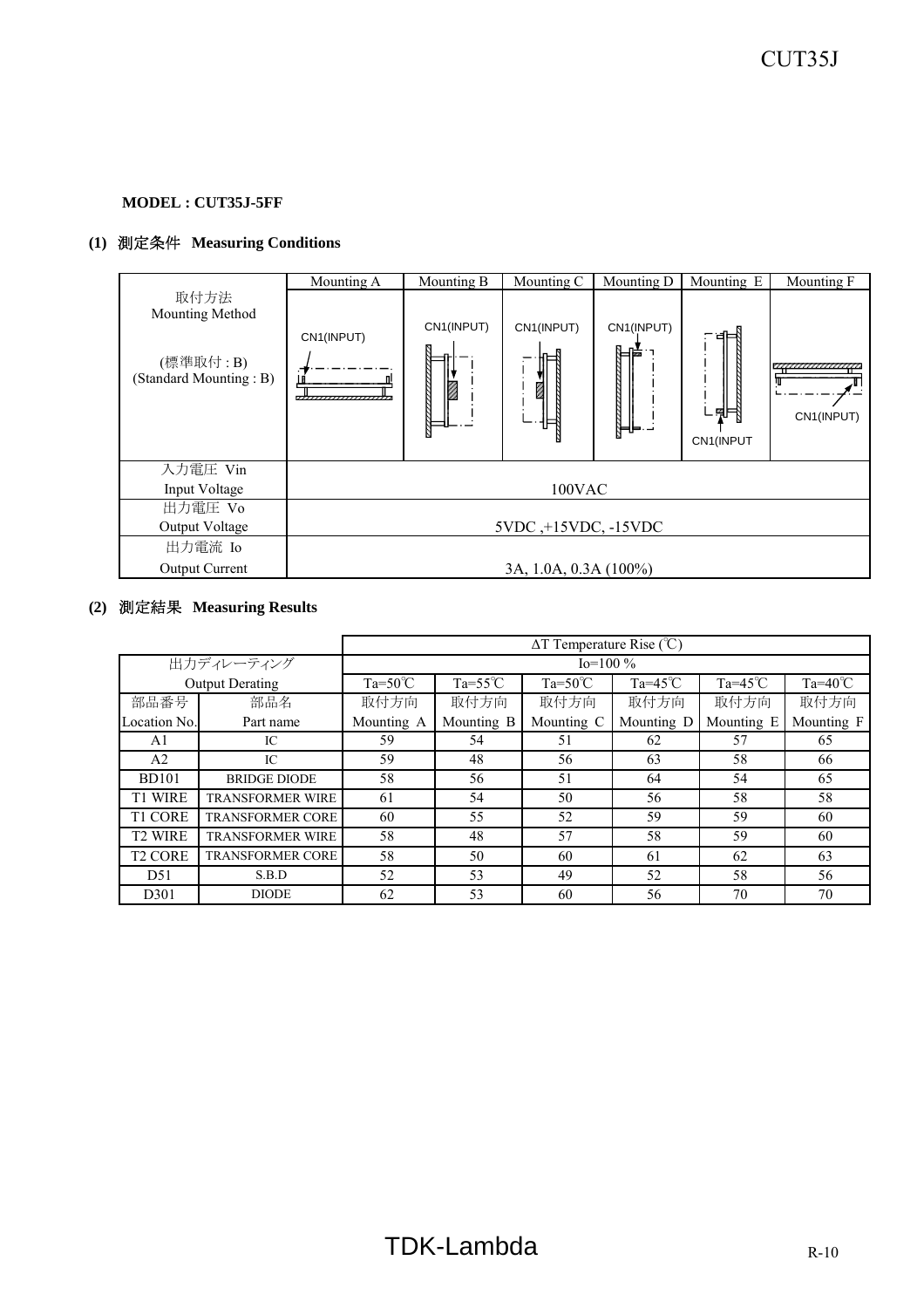# **(1)** 測定条件 **Measuring Conditions**

|                                                                | Mounting A | Mounting B                | Mounting C            | Mounting D           | Mounting E        | Mounting F                       |
|----------------------------------------------------------------|------------|---------------------------|-----------------------|----------------------|-------------------|----------------------------------|
| 取付方法<br>Mounting Method<br>(標準取付: B)<br>(Standard Mounting: B) | CN1(INPUT) | CN1(INPUT)<br>issis.<br>Í | CN1(INPUT)<br>Ø       | CN1(INPUT)<br>┡═┞═╌┙ | ∟ฅ⊨<br>CN1(INPUT) | ,,,,,,,,,,,,,,,,,,<br>CN1(INPUT) |
| 入力電圧 Vin                                                       |            |                           |                       |                      |                   |                                  |
| Input Voltage                                                  |            |                           | 230VAC                |                      |                   |                                  |
| 出力電圧 Vo                                                        |            |                           |                       |                      |                   |                                  |
| Output Voltage                                                 |            |                           | 5VDC, +15VDC, -15VDC  |                      |                   |                                  |
| 出力電流 Io                                                        |            |                           |                       |                      |                   |                                  |
| <b>Output Current</b>                                          |            |                           | 3A, 1.0A, 0.3A (100%) |                      |                   |                                  |

|                |                         |                    |                   | $\Delta T$ Temperature Rise (°C) |                    |                    |                    |
|----------------|-------------------------|--------------------|-------------------|----------------------------------|--------------------|--------------------|--------------------|
|                | 出力ディレーティング              |                    |                   | $Io=100\%$                       |                    |                    |                    |
|                | <b>Output Derating</b>  | $Ta = 50^{\circ}C$ | Ta=55 $\degree$ C | $Ta=50^{\circ}C$                 | Ta= $45^{\circ}$ C | Ta= $45^{\circ}$ C | Ta= $40^{\circ}$ C |
| 部品番号           | 部品名                     | 取付方向               | 取付方向              | 取付方向                             | 取付方向               | 取付方向               | 取付方向               |
| Location No.   | Part name               | Mounting A         | Mounting B        | Mounting C                       | Mounting D         | Mounting E         | Mounting F         |
| A1             | IC                      | 53                 | 48                | 45                               | 58                 | 49                 | 58                 |
| A2             | IC                      | 51                 | 42                | 49                               | 58                 | 49                 | 58                 |
| <b>BD101</b>   | <b>BRIDGE DIODE</b>     | 39                 | 36                | 33                               | 47                 | 36                 | 45                 |
| <b>T1 WIRE</b> | <b>TRANSFORMER WIRE</b> | 60                 | 53                | 49                               | 56                 | 55                 | 58                 |
| <b>T1 CORE</b> | <b>TRANSFORMER CORE</b> | 60                 | 55                | 52                               | 60                 | 57                 | -61                |
| <b>T2 WIRE</b> | <b>TRANSFORMER WIRE</b> | 57                 | 48                | 57                               | 58                 | 57                 | 59                 |
| <b>T2 CORE</b> | <b>TRANSFORMER CORE</b> | 58                 | 51                | 60                               | 62                 | 60                 | 63                 |
| D51            | S.B.D                   | 52                 | 53                | 49                               | 52                 | 56                 | 56                 |
| D301           | <b>DIODE</b>            | 63                 | 55                | 62                               | 58                 | 69                 | 71                 |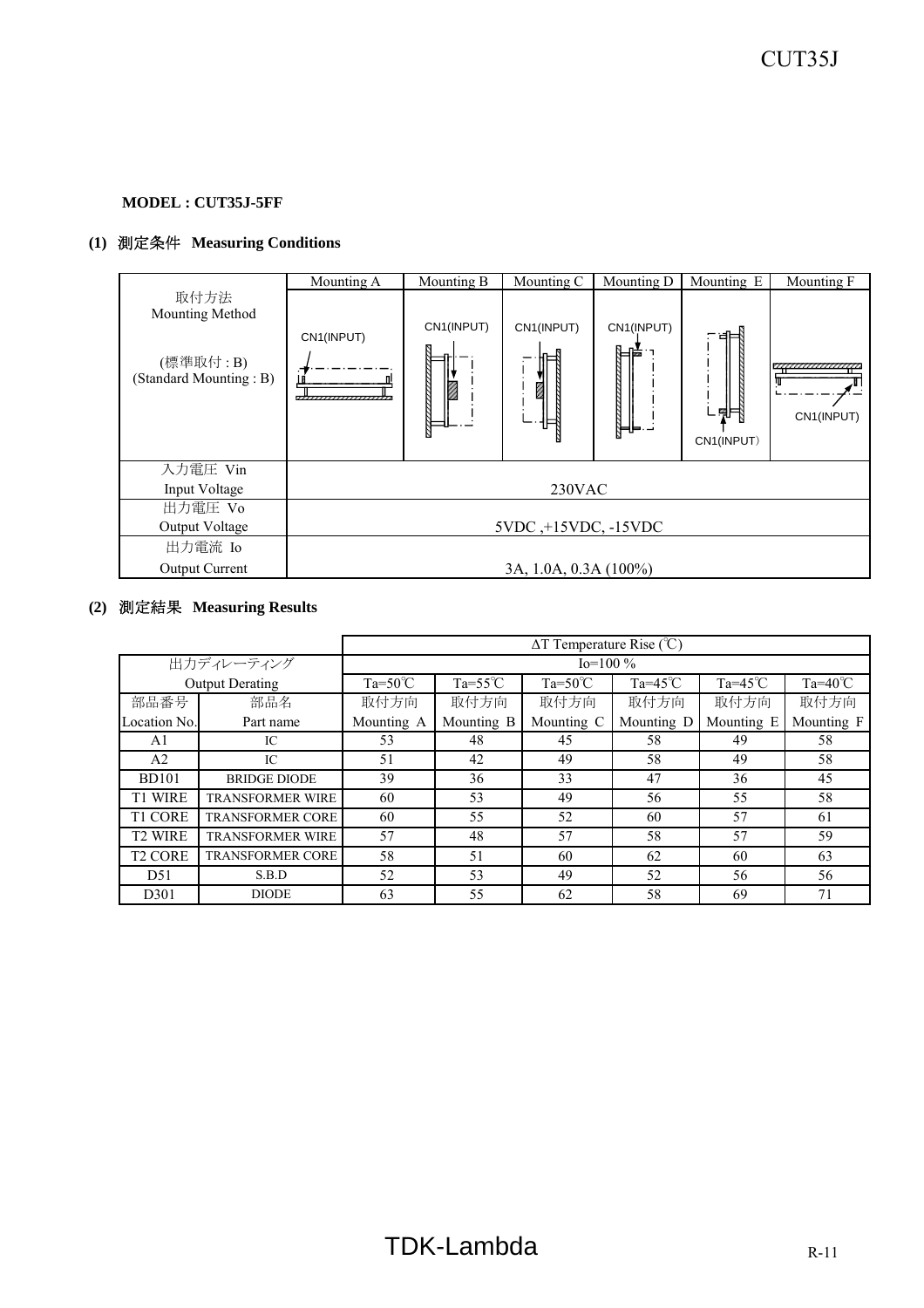#### 4.電解コンデンサ推定寿命計算値 **Electrolytic Capacitor Lifetime**

#### **MODEL : CUT35J-522**

空冷条件:自然空冷 **Cooling condition : Convection cooling**

取付方向 A



|  | Conditions Ta $40^{\circ}$ C : $---$ |
|--|--------------------------------------|
|  | $50^{\circ}$ C : $\qquad \qquad$     |
|  | $60^{\circ}$ C: $---$                |



|      |                  | $Vin=100VAC$ |      |                  | $Vin=200VAC$ |
|------|------------------|--------------|------|------------------|--------------|
|      | Lifetime (years) |              | Ta,  | Lifetime (years) |              |
| 4Օ°Ր | $50^{\circ}$ C   |              | ∟oad |                  |              |
| 10.0 | Q                |              | 40.  |                  |              |
| 10.0 |                  |              | 60   |                  |              |
|      |                  |              | 80   | O                |              |

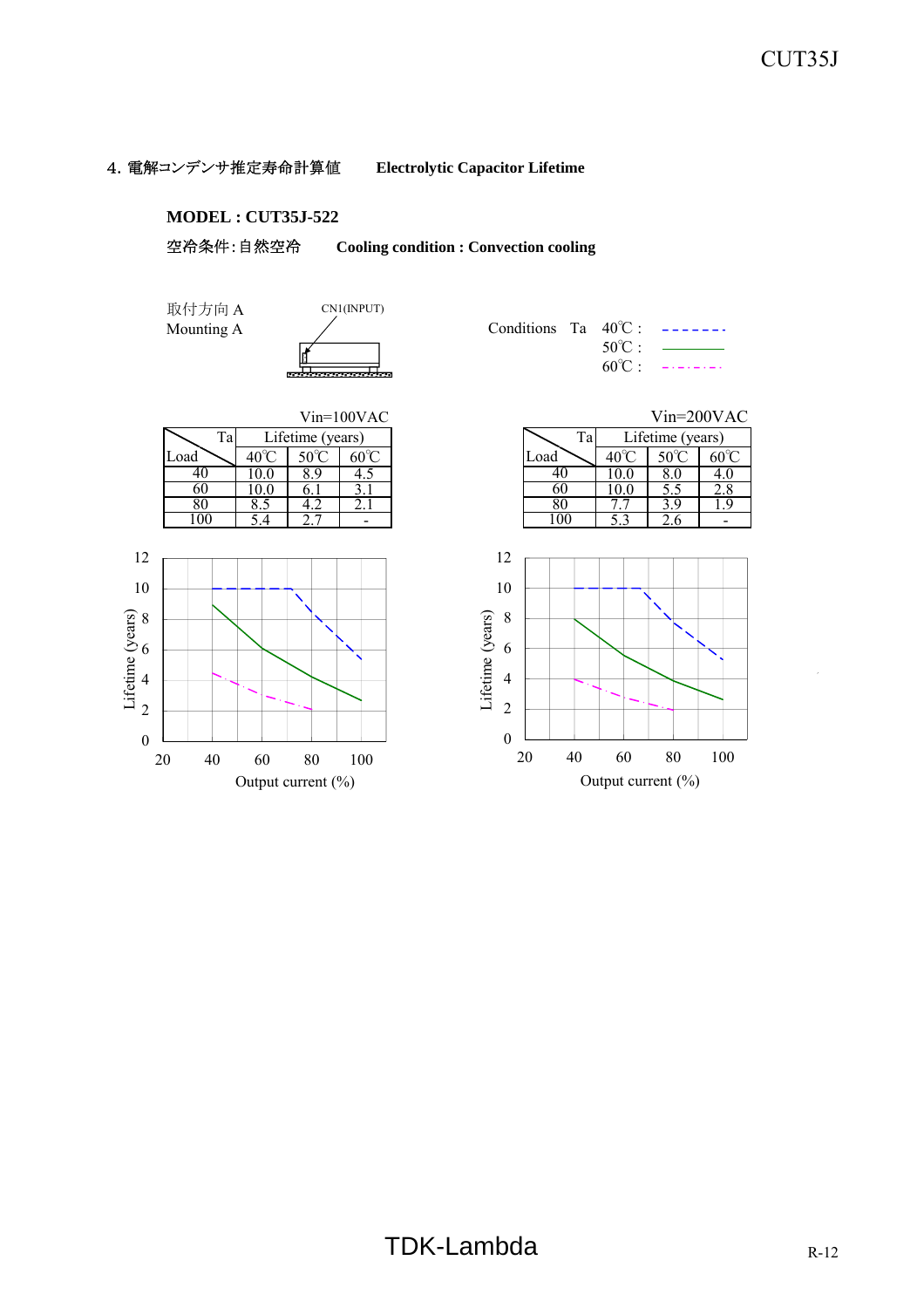

取付方向 B Mounting B  $\frac{1}{2}$  (



|  | Conditions Ta $40^{\circ}$ C: ------ |
|--|--------------------------------------|
|  | $50^{\circ}$ C : $\qquad \qquad$     |
|  | $60^{\circ}$ C: $---$                |



|                    |                  | $Vin=100VAC$ |      |                  | $Vin=200VAC$ |
|--------------------|------------------|--------------|------|------------------|--------------|
|                    | Lifetime (years) |              | Ta   | Lifetime (years) |              |
| 40°C               | $50^{\circ}$ C   |              | Load |                  | 60°C         |
| 10.0               | Q                |              | 40   |                  |              |
| 10.0               |                  |              | 60   |                  |              |
| $Q^{\prime\prime}$ |                  | 4.4          | 80   |                  |              |
| 6.3                |                  |              |      |                  |              |

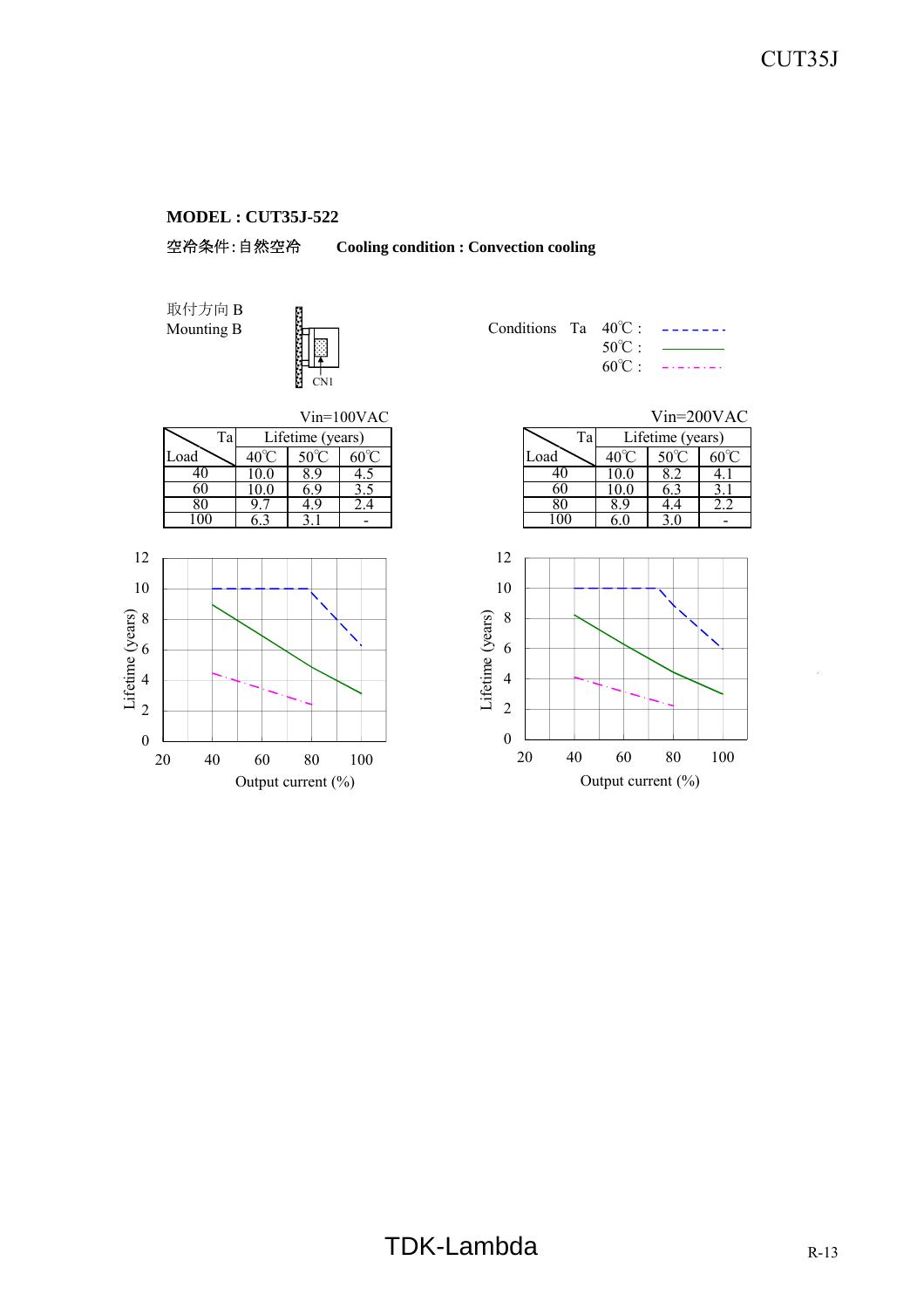

取付方向 C



| Conditions Ta $40^{\circ}$ C : $---$ |  |                                  |
|--------------------------------------|--|----------------------------------|
|                                      |  | $50^{\circ}$ C : $\qquad \qquad$ |
|                                      |  | $60^{\circ}$ C: $---$            |

|      |      |                             | $Vin=100VAC$ |      |       | $Vin=200VA$      |                |
|------|------|-----------------------------|--------------|------|-------|------------------|----------------|
| Ta   |      | Lifetime (years)            |              | Ta   |       | Lifetime (years) |                |
| Load | 40 J | $\mathcal{L}^{\mathcal{O}}$ | 60°C         | Load | 40.   | $50^{\circ}$     | $60^{\circ}$ C |
| 4U   | 10.U | ס.י                         | 4.0          | 46   | 1 V.V | ð.O              |                |
| 60   | .U.U |                             |              | 60   | IV.U  | 6.4              |                |
| 80   |      |                             | 2.J          | 8U   |       | 4.0              |                |
| 00   |      |                             | -            | OO   |       |                  |                |



|    |              |                  | $Vin=100VAC$ |  |      |                  | $Vin=200VAC$ |              |
|----|--------------|------------------|--------------|--|------|------------------|--------------|--------------|
| Ta |              | Lifetime (years) |              |  | Ta   | Lifetime (years) |              |              |
|    |              |                  |              |  | ∟oad |                  |              | $60^{\circ}$ |
|    |              |                  |              |  |      |                  |              |              |
|    |              |                  |              |  | 60   |                  | 0.4          |              |
|    | <sup>0</sup> |                  | ے . ب        |  |      |                  | 4.0          |              |
|    |              |                  |              |  | IК   |                  |              |              |

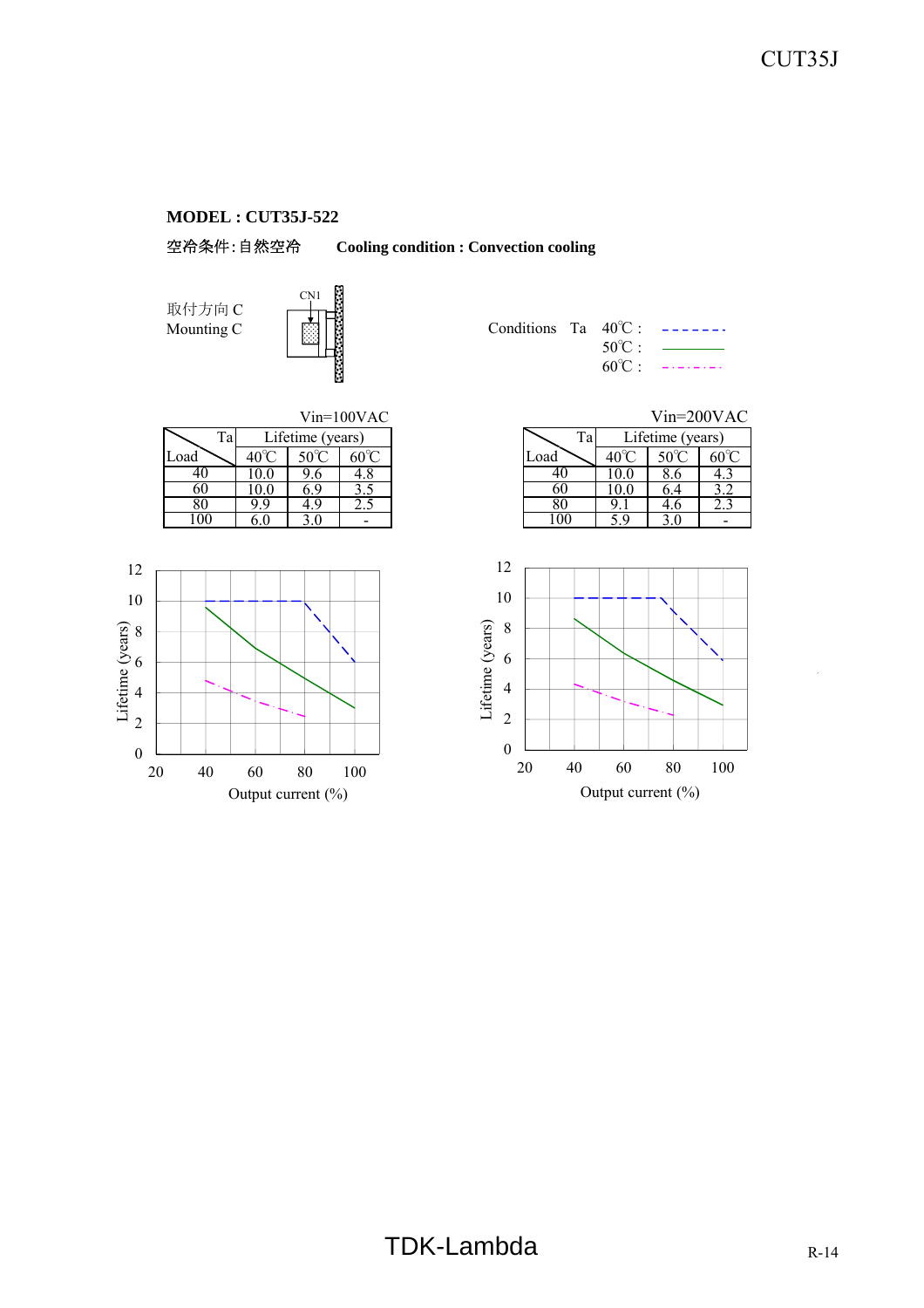空冷条件:自然空冷 **Cooling condition : Convection cooling**

取付方向 D



| Mounting D | an an Dùt | Conditions Ta $40^{\circ}$ C : |                |  |
|------------|-----------|--------------------------------|----------------|--|
|            |           |                                | $50^{\circ}$ . |  |
|            |           |                                | $60^{\circ}$ C |  |

|      |                  |        | $Vin=100VAC$           |      |                  | $Vin=200VA$ |                |
|------|------------------|--------|------------------------|------|------------------|-------------|----------------|
| Ta   | Lifetime (years) |        | Ta                     |      | Lifetime (years) |             |                |
| Load | $40^{\circ}$     | $\sim$ | $60^{\circ}\mathrm{C}$ | Load | $40^{\circ}$     |             | $60^{\circ}$ C |
| 40   | .O.O             | -9     | J.U                    | 40   |                  | 8.9         |                |
| 60   | .0.0             | 5.8    | 2.9                    | 6U   | 10.0             |             |                |
| 80   | O.O              | 3.4    |                        | 80   |                  | J.          |                |
| .00  |                  |        |                        | 00   |                  | -           |                |



|    |     |                  | $Vin=100VAC$ |  |      | $Vin=200VAC$     |  |
|----|-----|------------------|--------------|--|------|------------------|--|
| Ta |     | Lifetime (years) |              |  | Ta   | Lifetime (years) |  |
|    |     |                  |              |  | Load |                  |  |
|    |     |                  |              |  |      |                  |  |
|    |     |                  |              |  | 6U   |                  |  |
|    | 6.8 |                  |              |  |      |                  |  |
|    |     |                  |              |  | O    |                  |  |

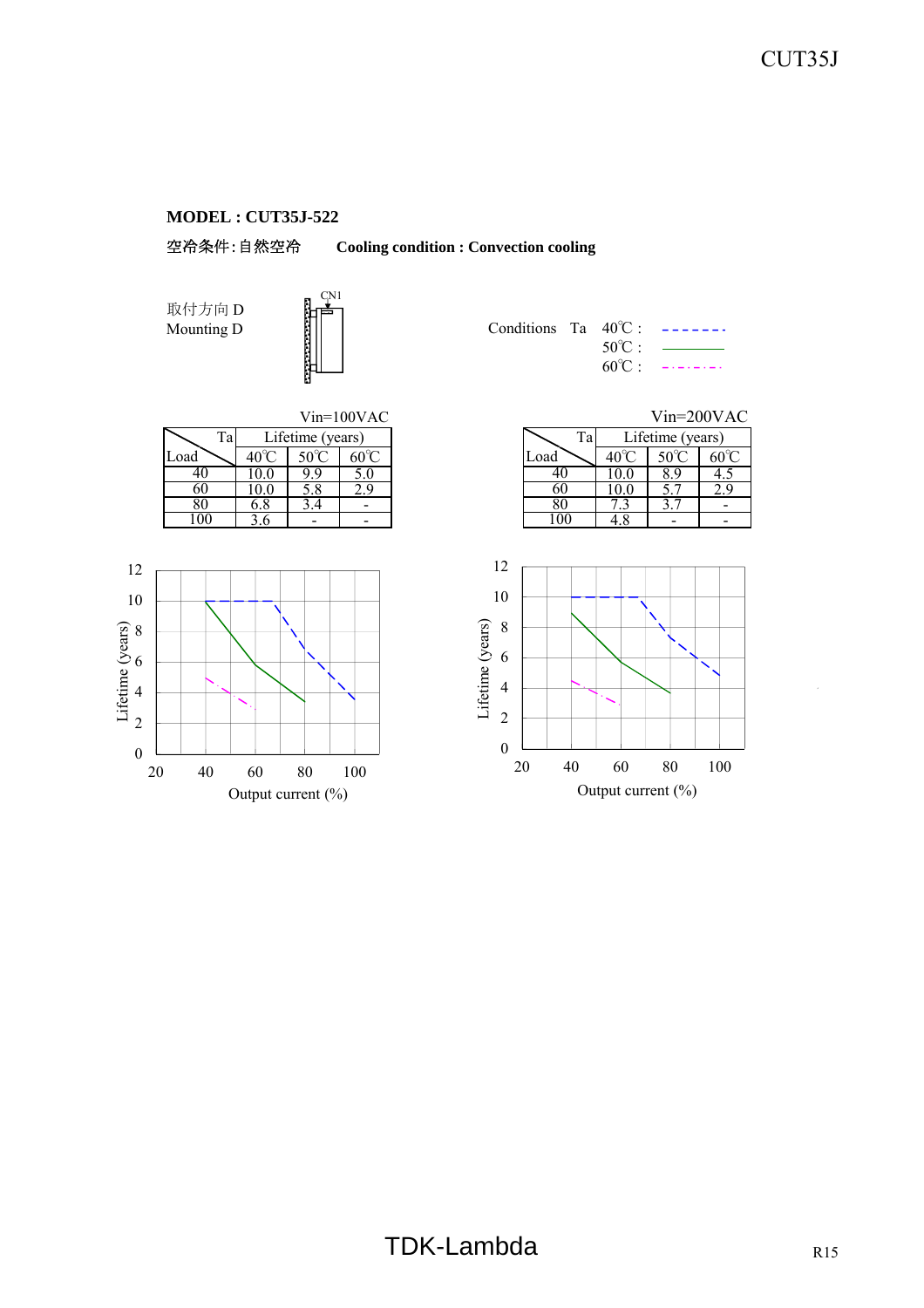

取付方向 E Mounting E  $\|\|\$ 







|  |                  | Conditions Ta $40^{\circ}$ C : $---$ |
|--|------------------|--------------------------------------|
|  | $50^{\circ}$ C · | المستداد                             |
|  |                  |                                      |

|                  |  | $Vin=100VAC$ |      |                  | $Vin=200VAC$ |
|------------------|--|--------------|------|------------------|--------------|
| Lifetime (years) |  |              | Tа   | Lifetime (years) |              |
| 4Օ°Ր             |  |              | Load |                  |              |
|                  |  |              | 41   |                  |              |
| 8.4              |  | ر .          | 60   |                  |              |
|                  |  |              | 80   | 2.0              |              |
|                  |  |              |      |                  |              |

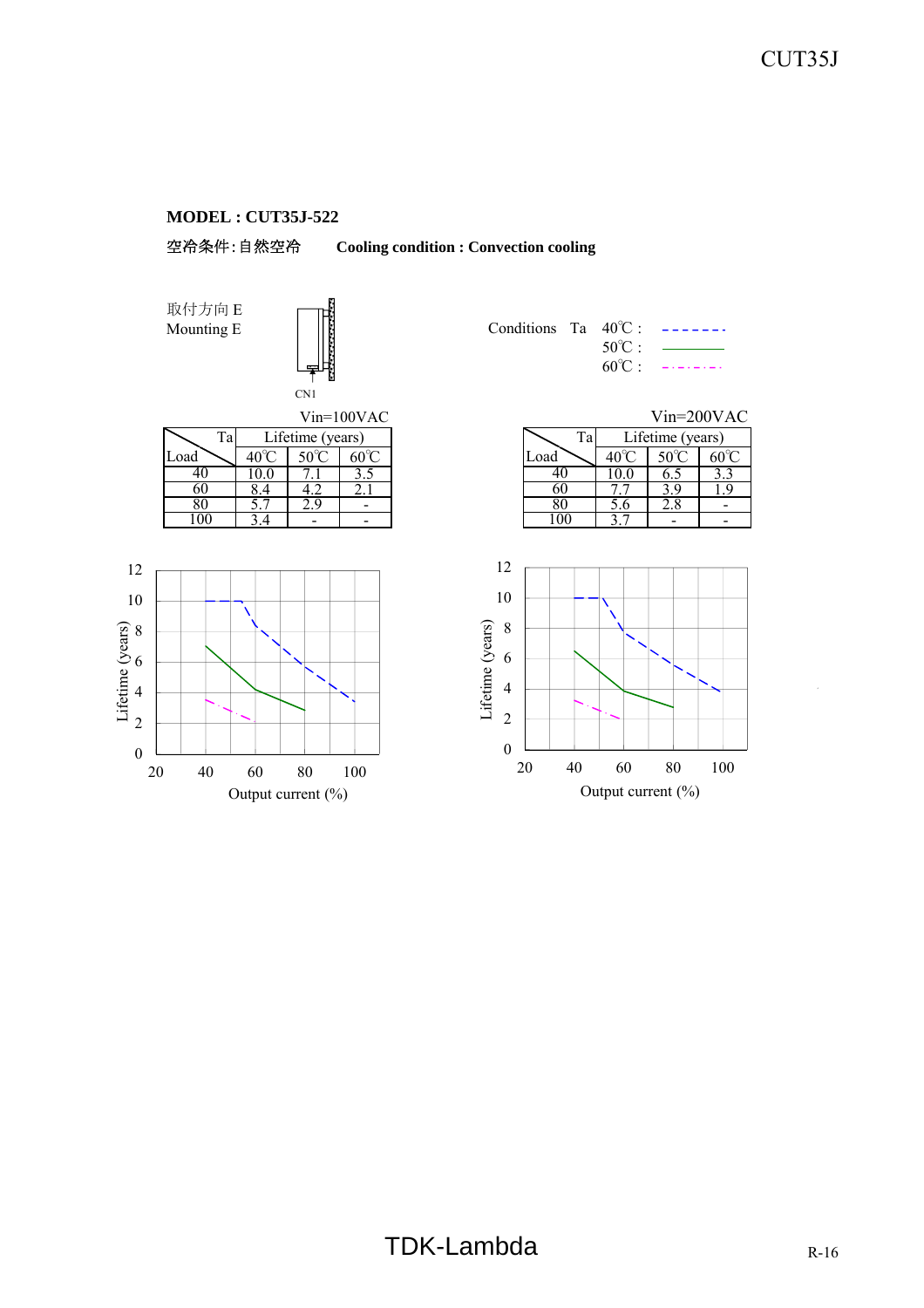

取付方向 F



|  | Conditions Ta $40^{\circ}$ C: $---$      |
|--|------------------------------------------|
|  | $50^{\circ}$ C $\cdot$ $\frac{1}{\cdot}$ |
|  | $60^{\circ}$ C : $---$                   |

|      |            |                  | $Vin=100VAC$   |         |      | $Vin=200VA$      |                |
|------|------------|------------------|----------------|---------|------|------------------|----------------|
| Ta   |            | Lifetime (years) |                | Ta      |      | Lifetime (years) |                |
| Load | 401        |                  | $60^{\circ}$ C | Load    |      |                  | $60^{\circ}$ C |
| 40   | <b>0.0</b> | δ.U              | 4.U            | 4U      | 10.U |                  |                |
| 60   | 0.0        | J.J              | 2.8            | 60      | 99   | 5.U              | 2.J            |
| 80   |            | 5.0              |                |         | o.o  | כ.כ              |                |
| .00  |            |                  |                | $_{00}$ |      |                  |                |
|      |            |                  |                |         |      |                  |                |



|    |                  |     | $Vin=100VAC$ |
|----|------------------|-----|--------------|
| Ta | Lifetime (years) |     |              |
|    |                  |     |              |
|    |                  |     |              |
|    |                  |     | $\angle$ .0  |
|    |                  | J.U |              |
|    |                  |     |              |
|    |                  |     |              |

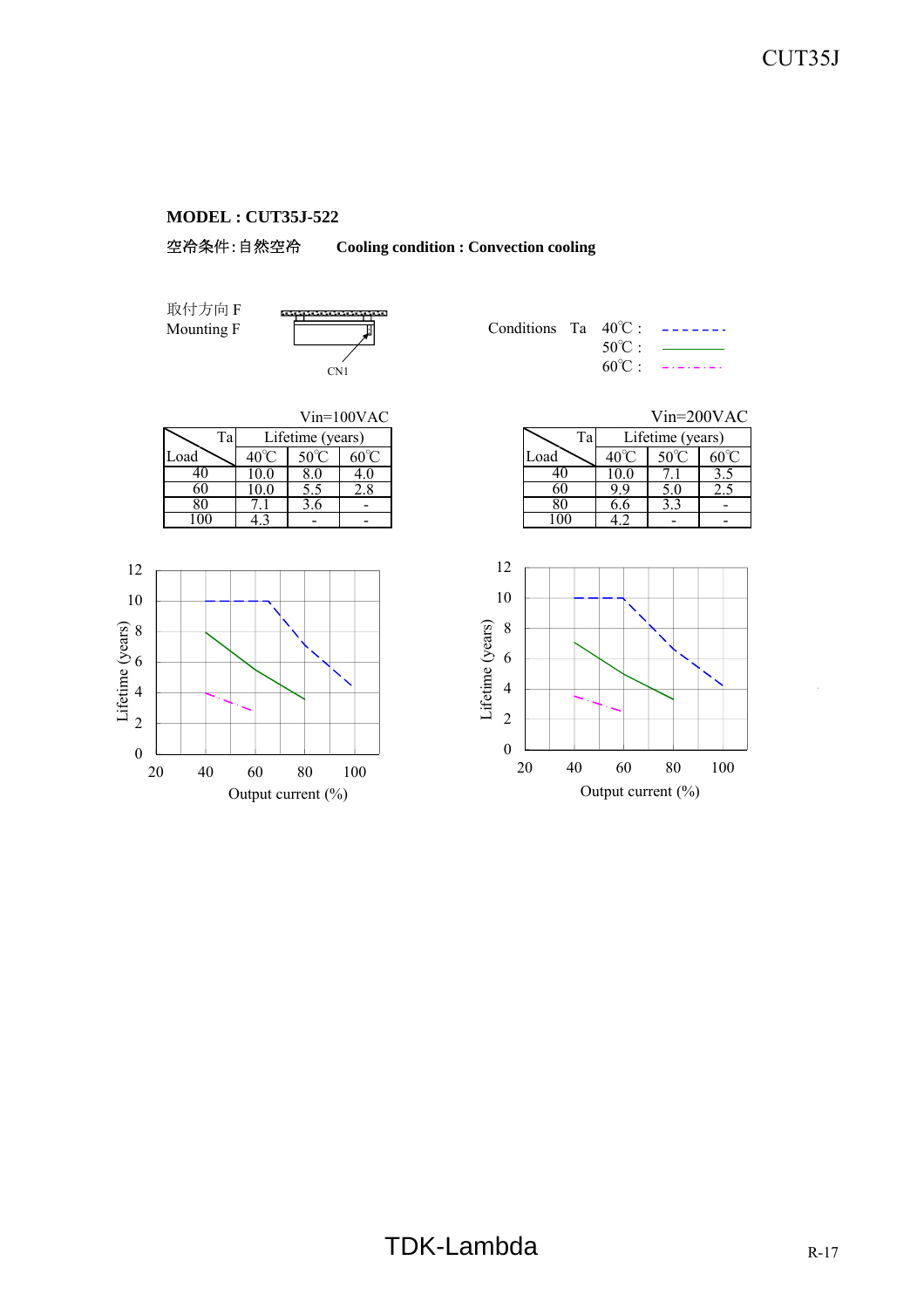

取付方向 A



|  | Conditions Ta $40^{\circ}$ C: ------ |
|--|--------------------------------------|
|  |                                      |
|  | $60^{\circ}$ C: $---$                |



|                  |   | $Vin=100VAC$ |      |     |                  | $Vin=200VAC$ |
|------------------|---|--------------|------|-----|------------------|--------------|
| Lifetime (years) |   |              | Ta   |     | Lifetime (years) |              |
| 40℃              |   |              | Load |     |                  |              |
|                  |   |              |      |     |                  |              |
| 10.0             |   |              | 60   |     |                  |              |
| 9.3              | n |              |      | 8.4 |                  |              |
|                  |   |              |      |     |                  |              |

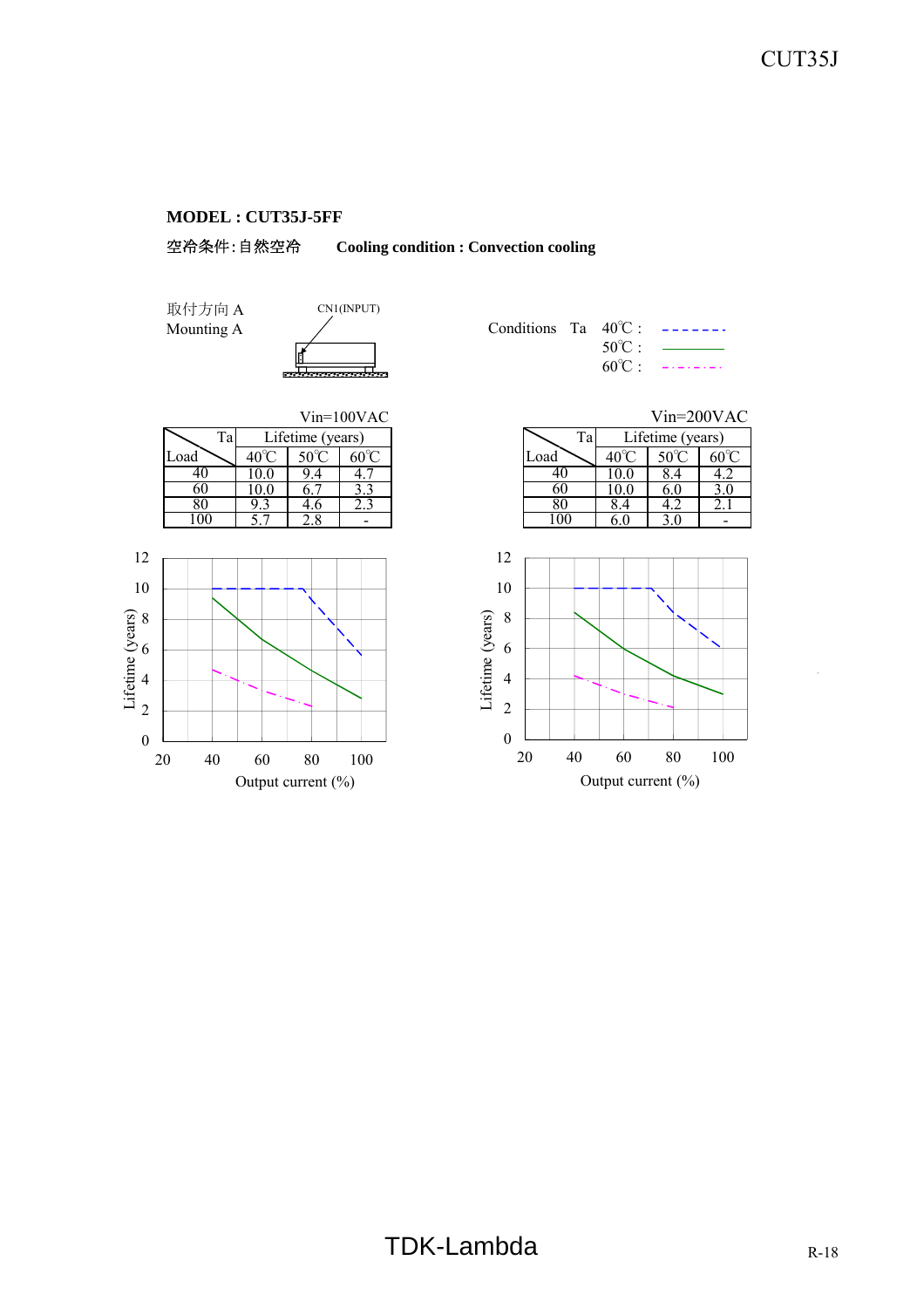空冷条件:自然空冷 **Cooling condition : Convection cooling**

取付方向 B Mounting B  $\frac{1}{2}$  (



|  | Conditions Ta $40^{\circ}$ C: ------ |
|--|--------------------------------------|
|  | $50^{\circ}$ C : $\qquad \qquad$     |
|  | $60^{\circ}$ C : $---$               |



|                  |  | $Vin=100VAC$ |      |                  | $Vin=200VAC$   |
|------------------|--|--------------|------|------------------|----------------|
| Lifetime (years) |  |              | Гa   | Lifetime (years) |                |
| 40°C             |  | ov           | Load |                  | $60^{\circ}$ C |
| 10.0             |  |              | 40   |                  |                |
| 10.0             |  |              | 60   |                  |                |
| 10.0             |  |              | 80   |                  |                |
| 8.0              |  |              |      |                  |                |

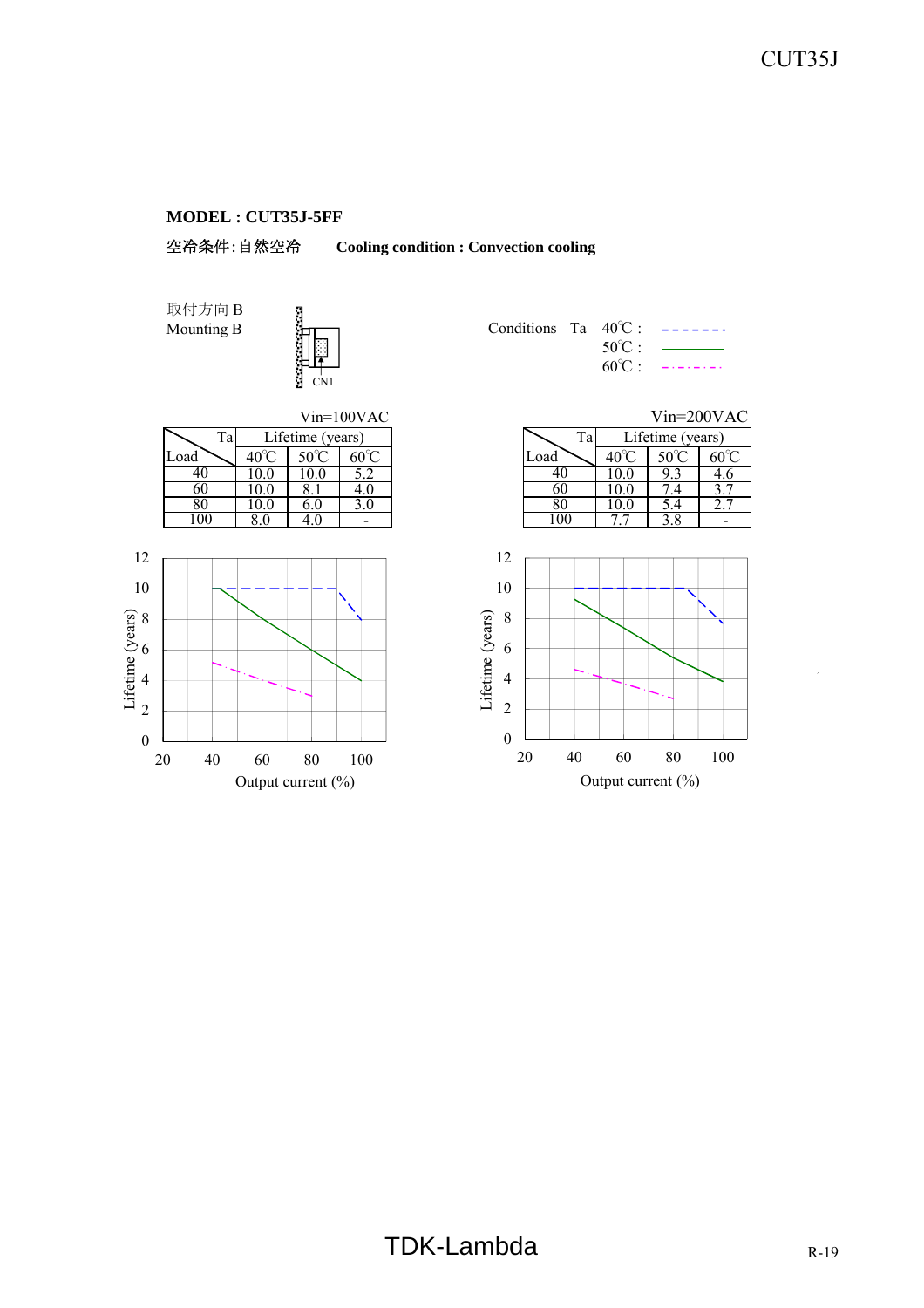空冷条件:自然空冷 **Cooling condition : Convection cooling**

取付方向 C



|      |     |                  | $Vin=100VAC$   |            |              | $Vin=200VA$      |                |
|------|-----|------------------|----------------|------------|--------------|------------------|----------------|
| Ta,  |     | Lifetime (years) |                | Ta         |              | Lifetime (years) |                |
| Load | 40. | $50^{\circ}$     | $60^{\circ}$ C | Load       | $40^{\circ}$ | 50°C             | $60^{\circ}$ C |
| 40   |     |                  | D.O            | 4U         |              |                  | J.,            |
| 60   | 0.0 |                  | 3.8            | ou         |              |                  | J.J            |
| 80   |     | ر.ر              | 2.8            | 80         | 10.U         |                  | 2.0            |
| .00  |     |                  |                | $($ $()()$ |              |                  |                |



|  | Conditions Ta $40^{\circ}$ C : -------  |
|--|-----------------------------------------|
|  | $50^{\circ}$ C : $\frac{1}{\leftarrow}$ |
|  | $60^{\circ}$ C: $---$                   |

|    |              |                  | $Vin=100VAC$ |  |
|----|--------------|------------------|--------------|--|
| Ta |              | Lifetime (years) |              |  |
|    | $40^{\circ}$ |                  | ഹ∞           |  |
|    | 0.0          |                  | D.O          |  |
|    |              |                  |              |  |
|    | 0.0          |                  | 2.8          |  |
|    |              |                  |              |  |

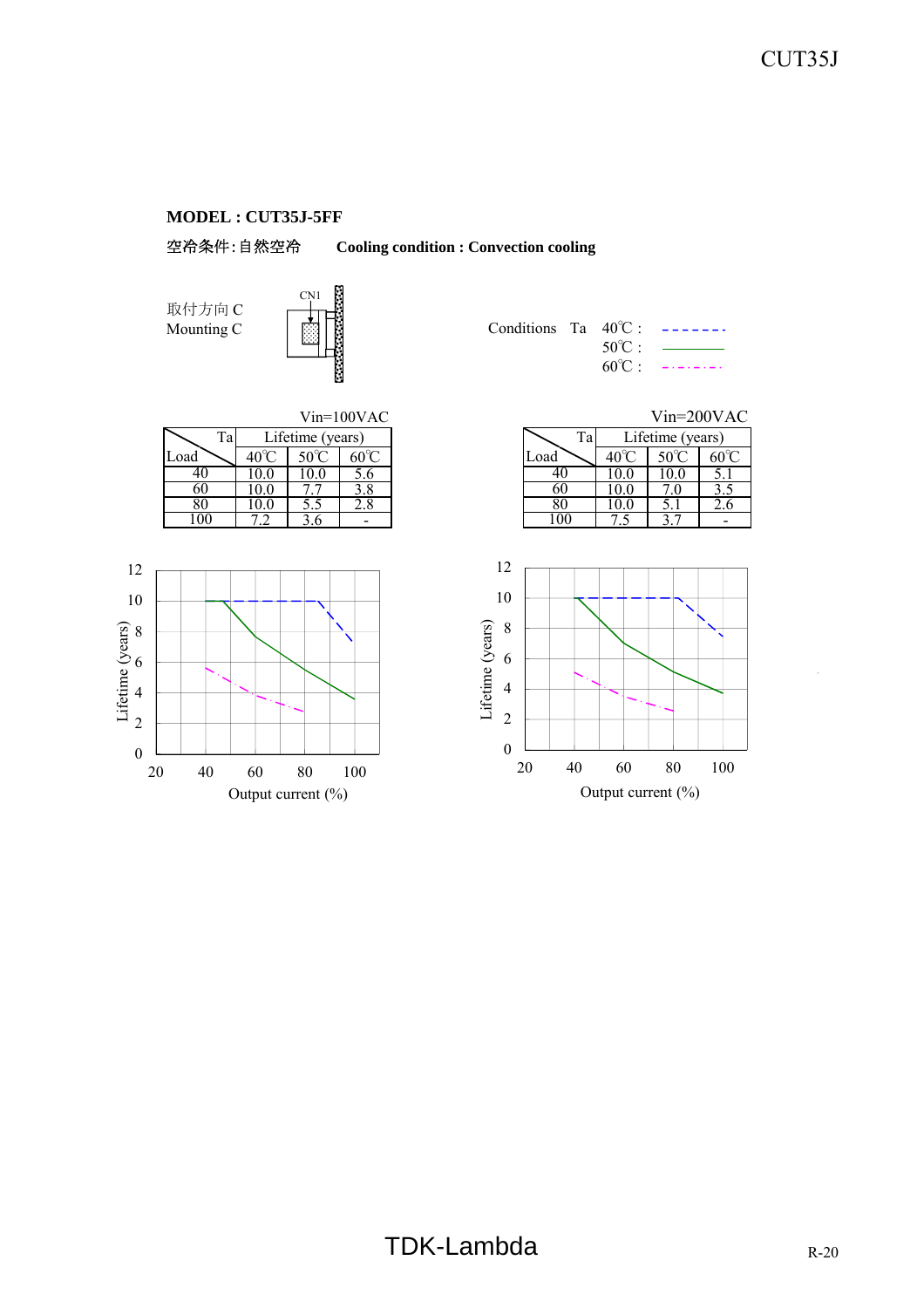空冷条件:自然空冷 **Cooling condition : Convection cooling**

取付方向 D



| Mounting D | Conditions Ta $40^{\circ}$ C : ------ |                 |  |
|------------|---------------------------------------|-----------------|--|
|            |                                       | $50^{\circ}$ C: |  |
|            |                                       | $60^{\circ}$ C  |  |

|      |              |                            | $Vin=100VAC$           |      |              | $Vin=200VA$      |                |
|------|--------------|----------------------------|------------------------|------|--------------|------------------|----------------|
| Ta   |              | Lifetime (years)           |                        | Ta   |              | Lifetime (years) |                |
| Load | $40^{\circ}$ | $\epsilon$ $\alpha$ $\sim$ | $60^{\circ}\mathrm{C}$ | Load | $40^{\circ}$ |                  | $60^{\circ}$ C |
| 40   | .U.U         |                            |                        | 40   |              | 9.4              | 4.             |
| 60   | .0.0         | 6.U                        | 3.U                    | 60   | 10.0         | 5.8              |                |
| 80   | O.O          | 3.4                        |                        | 80   |              | J.               |                |
| .00  |              |                            |                        | 00   |              | -                |                |



|    |     |                  | $Vin=100VAC$ |          | $Vin=200VAC$     |                        |
|----|-----|------------------|--------------|----------|------------------|------------------------|
| Ta |     | Lifetime (years) |              | Ta       | Lifetime (years) |                        |
|    |     |                  |              | Load     | 50°C             | $60^{\circ}\mathrm{C}$ |
|    |     |                  |              | 40       | .4               |                        |
|    | 0.0 |                  | 3.0          | 60       | 5.8              |                        |
|    | 6.8 |                  |              | 80       |                  |                        |
|    |     |                  |              | $\alpha$ |                  |                        |

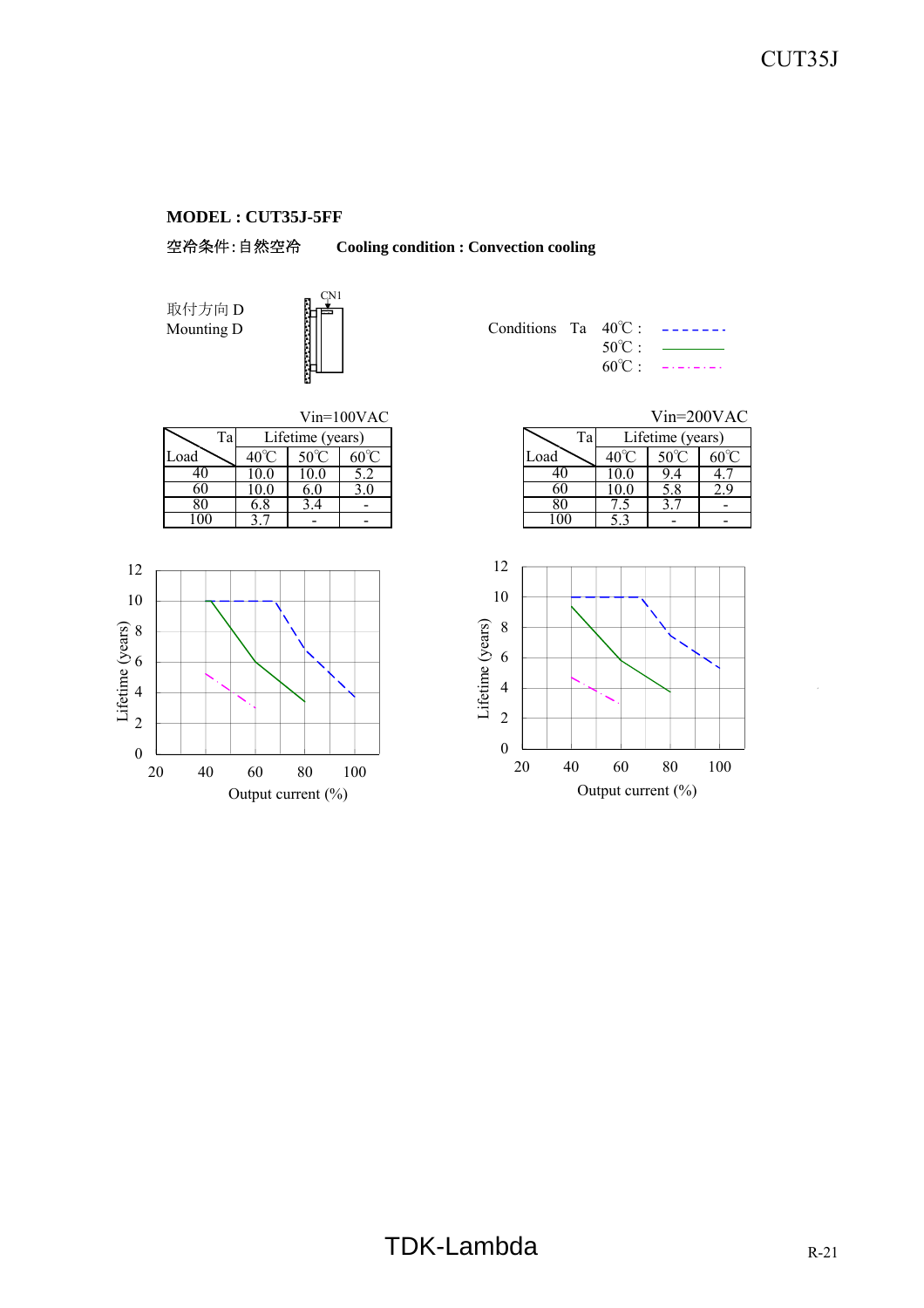

取付方向 E Mounting E  $\begin{array}{c} \boxed{3} \\ \boxed{1} \end{array}$  C



|      |     |                  | Vin=100VAC             |      |                              | Vin=200VA        |                |
|------|-----|------------------|------------------------|------|------------------------------|------------------|----------------|
| Ta   |     | Lifetime (years) |                        | Ta   |                              | Lifetime (years) |                |
| Load |     | $50^{\circ}C$    | $60^{\circ}\mathrm{C}$ | Load | $40^{\circ}$                 | $50^{\circ}C$    | $60^{\circ}$ C |
| 40   | 0.0 |                  |                        | 4U   |                              |                  | ب              |
| 60   | 0.0 | J.I              | 2.O                    | 60   |                              |                  | 2.4            |
| 80   | b.b | ر . ر            |                        | ŏυ   | $\mathsf{U}.\mathsf{\Delta}$ | J.I              |                |
| l 00 |     |                  |                        | .00  |                              |                  |                |



|  |                  | Conditions Ta $40^{\circ}$ C : ------ |
|--|------------------|---------------------------------------|
|  | $50^{\circ}$ C · | <b>Continued States</b>               |
|  |                  | $60^{\circ}$ C: $---$                 |

|    |              |                  | $Vin=100VAC$ |
|----|--------------|------------------|--------------|
| Ta |              | Lifetime (years) |              |
|    | $40^{\circ}$ |                  |              |
|    |              |                  |              |
|    | 0.0          |                  | 2.O          |
|    | 6.6          |                  |              |
|    | -c           |                  |              |

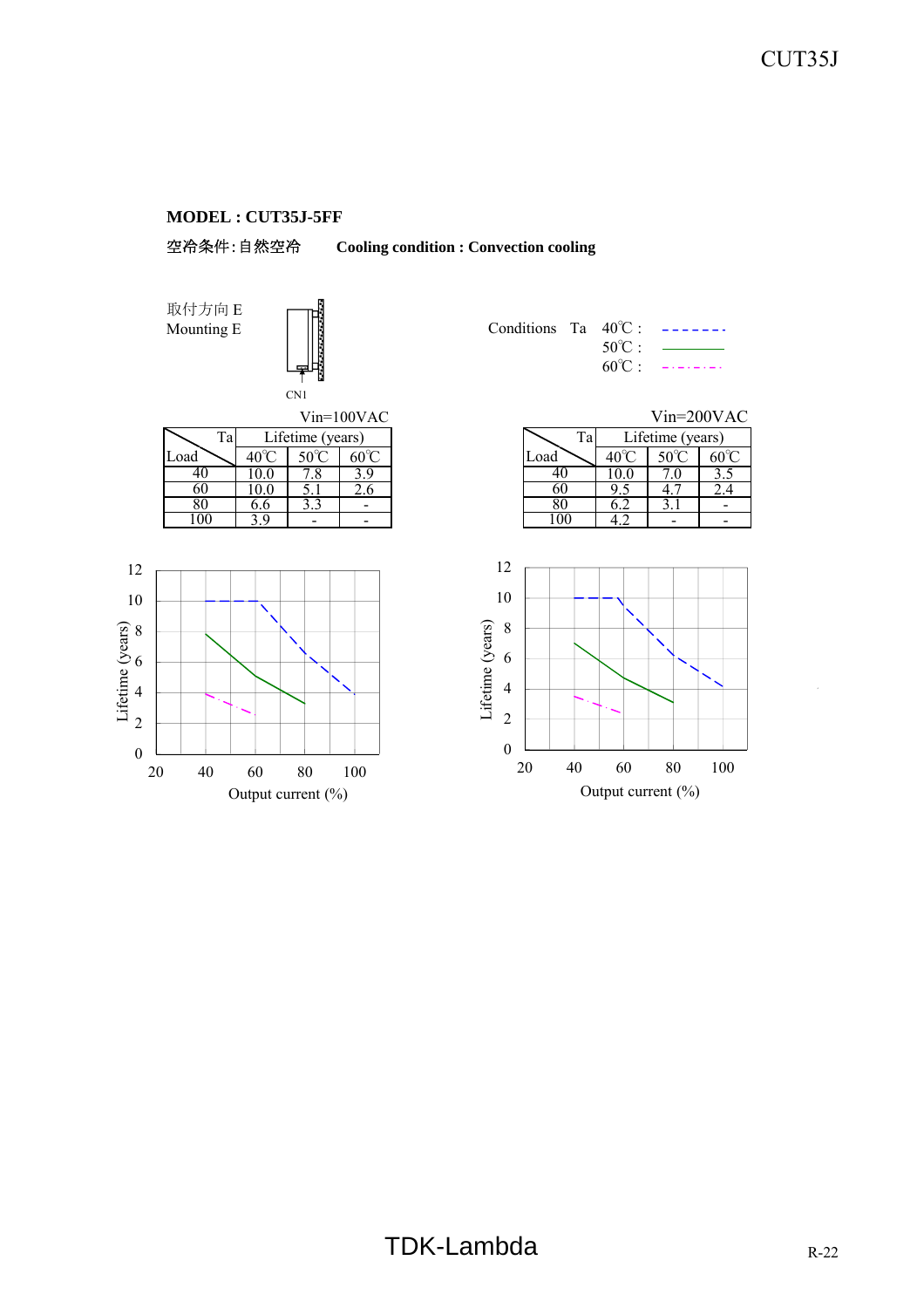

取付方向 F



|  |                  | Conditions Ta $40^{\circ}$ C : $---$                                               |
|--|------------------|------------------------------------------------------------------------------------|
|  | $50^{\circ}$ C : | $\overline{\phantom{a}}$ and $\overline{\phantom{a}}$ and $\overline{\phantom{a}}$ |
|  |                  | $60^{\circ}$ C: $---$                                                              |

|      |      |                  | $Vin=100VAC$      |      |       | $Vin=200VA$      |                |
|------|------|------------------|-------------------|------|-------|------------------|----------------|
| Ta   |      | Lifetime (years) |                   | Ta   |       | Lifetime (years) |                |
| Load | 40 C |                  | $\sim$ 0.0 $\sim$ | Load | 40    |                  | $60^{\circ}$ C |
| 4U   | U.U  |                  |                   |      | 1 V.U |                  | ن. ر           |
| 60   |      |                  | 2.0               | 6U   |       |                  |                |
| δU   |      |                  |                   |      |       | 3.8              |                |
| -00  |      |                  |                   | 00   |       |                  |                |



|    |                  | $Vin=100VAC$ |      | $Vin=200VAC$     |  |
|----|------------------|--------------|------|------------------|--|
| Ta | Lifetime (years) |              | Тa   | Lifetime (years) |  |
|    |                  |              | Load |                  |  |
|    |                  |              |      |                  |  |
|    |                  | 2.0          | 60   |                  |  |
|    |                  |              |      | 0. د             |  |
|    |                  |              | 00   |                  |  |

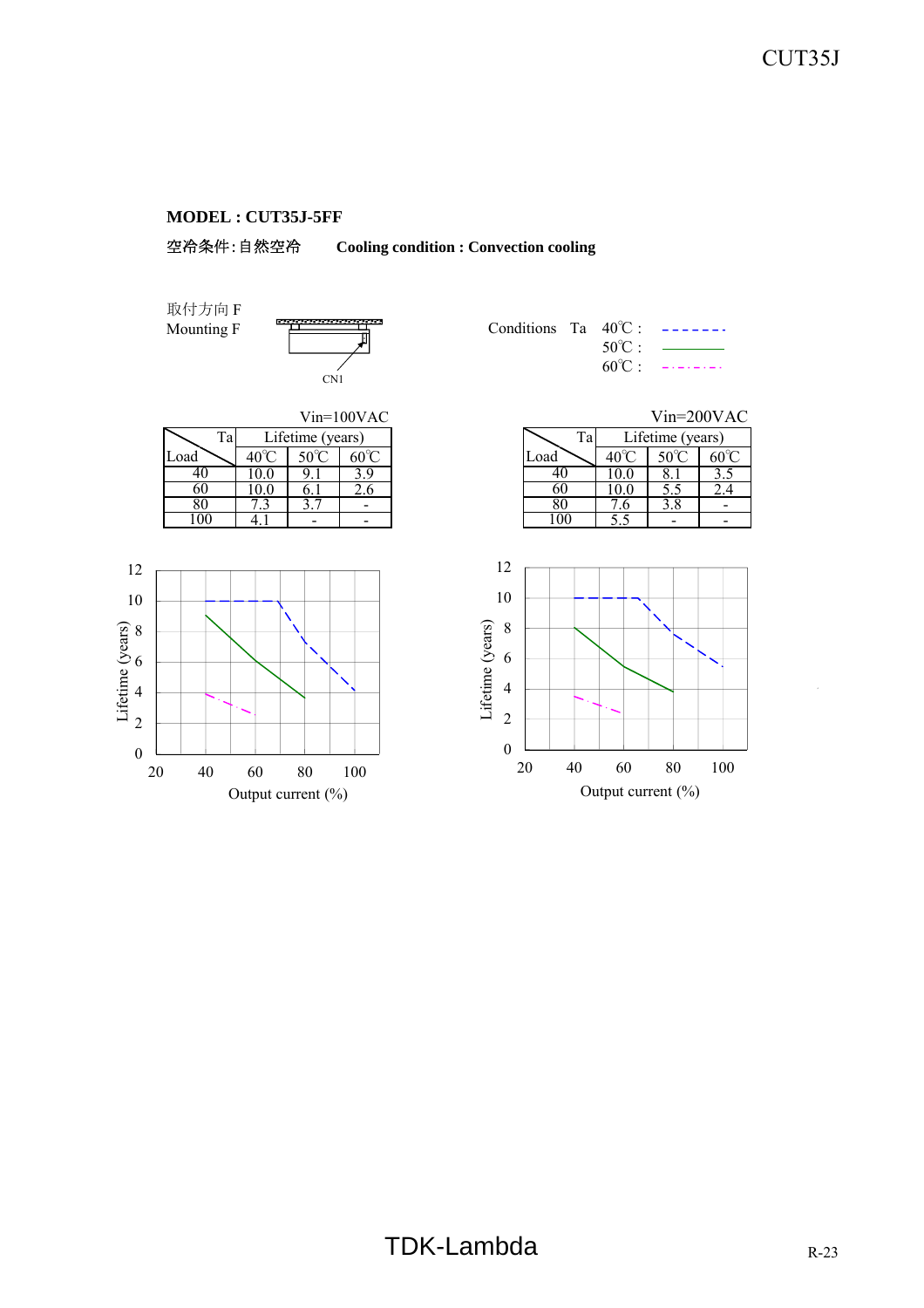## 5.アブノーマル試験 **Abnormal Test**

#### **MODEL : CUT35J-522**

#### **(1)** 試験条件 **Test Conditions** Input : 200VAC Output : 5V/3A; +12V/1.2A; -12V/0.5A Ta : 25℃

#### **(2)** 試験結果 **Test Results**

 <sup>(</sup> Da : Damaged )

| $\overline{f}$<br>b<br>d<br>I<br>$\mathbf k$<br>h<br>1<br>$\mathbf{a}$<br>$\mathbf c$<br>$\mathop{\rm e}\nolimits$<br>${\sf g}$<br>ヒ<br>才<br>シ<br>変化<br>z<br>出力<br>$\bigcirc$<br>O<br>ユ<br>$\overline{1}$<br>破裂<br>異臭<br>破<br>発火<br>発煙<br>赤<br>日<br>$\begin{array}{c} \hline \end{array}$<br>部品No. 試験端子<br>$\bar{\mathrm{V}}$<br>$\mathbf C$<br>$\mathcal{O}$<br>No.<br>記事<br>$\mathbf{I}$<br>熱<br>$\overline{t}$<br>$\mathcal{I}^{\circ}$<br>損<br>ズ<br>断<br>$\mathbf P$<br>$\mathbf{P}$<br>他<br>$\overline{\mathscr{S}}$<br>$\vdash$<br>$\cup$<br>断<br>change<br>blown<br>output<br>Damaged<br>Red hot<br>Smoke<br>Others<br>Smell<br>Burst<br>Short<br>Open<br>Location<br>Test<br>Fire<br>Note<br>No.<br>point<br>Fuse<br>$\frac{1}{2}$<br>$\frac{1}{2}$<br>$\overline{O}$<br>$\overline{CH1}$ only<br>1<br>$1\sim2$<br>$\bigcirc$<br>$\overline{c}$<br>CH1 only<br>$2\sim3$<br>$\bigcirc$<br>О<br>$\mathfrak{Z}$<br>Da: A1, Z103<br>$3 \sim 4$<br>$\bigcirc$<br>О<br>О<br>$\bigcirc$<br>Da: A1, Z103<br>$\overline{4}$<br>$5\sim6$<br>$\bigcirc$<br>$\bigcirc$<br>O<br>$\bigcirc$<br>5<br>CH1 only<br>$6\sim$ 7<br>$\bigcirc$<br>$\bigcirc$<br>$\overline{6}$<br>CH <sub>1</sub> only<br>$7 \sim 8$<br>◯<br>∩<br>$\overline{7}$<br>Da: A1, Z101<br>$4 \sim 1$<br>$\bigcirc$<br>$\bigcirc$<br>$\bigcirc$<br>∩<br>$\boldsymbol{8}$<br>Da: A1, Z102<br>$4\sim2$<br>$\bigcirc$<br>$\bigcirc$<br>$\bigcirc$<br>$\bigcirc$<br>A <sub>1</sub><br>9<br>$\overline{5} \sim 7$<br>Da: A1, Z104<br>O<br>O<br>∩<br>∩<br>10<br>$5\sim8$<br>$\bigcirc$<br>$\bigcirc$<br>$\bigcirc$<br>11<br>1<br>∩<br>$\bigcirc$<br>$\overline{12}$<br>$\overline{2}$<br>A1 latched off, CH1 only<br>$\bigcirc$<br>$\bigcap$<br>∩<br>$\overline{3}$<br>13<br>CH1 only<br>∩<br>$\bigcirc$<br>14<br>$4$ or $5$<br>◯<br>∩<br>$\overline{15}$<br>CH1 only<br>∩<br>7<br>∩<br>$\overline{8}$<br>CH1 only<br>16<br>$\bigcirc$<br>$\bigcirc$<br>17<br>$1 \sim 2$<br>CH2,CH3 only<br>$\bigcirc$<br>∩<br>18<br>CH2,CH3 only<br>$2\sim3$<br>$\left(\right)$<br>$\left( \right)$<br>$\overline{19}$<br>Da: A2, Z107<br>$3 \sim 4$<br>$\bigcirc$<br>O<br>$\bigcirc$<br>$\bigcirc$<br>Da: A2, Z107<br>$\overline{20}$<br>$\overline{5}$ ~ 6<br>$\bigcirc$<br>$\bigcirc$<br>∩<br>∩<br>21<br>$\overline{6} \sim 7$<br>CH2,CH3 only<br>∩<br>$\bigcirc$<br>22<br>CH2,CH3 only<br>$7\sim8$<br>◯<br>∩ |    | Test position |            | Test<br>mode |  |  |            |            | Test result |            |  |              |
|---------------------------------------------------------------------------------------------------------------------------------------------------------------------------------------------------------------------------------------------------------------------------------------------------------------------------------------------------------------------------------------------------------------------------------------------------------------------------------------------------------------------------------------------------------------------------------------------------------------------------------------------------------------------------------------------------------------------------------------------------------------------------------------------------------------------------------------------------------------------------------------------------------------------------------------------------------------------------------------------------------------------------------------------------------------------------------------------------------------------------------------------------------------------------------------------------------------------------------------------------------------------------------------------------------------------------------------------------------------------------------------------------------------------------------------------------------------------------------------------------------------------------------------------------------------------------------------------------------------------------------------------------------------------------------------------------------------------------------------------------------------------------------------------------------------------------------------------------------------------------------------------------------------------------------------------------------------------------------------------------------------------------------------------------------------------------------------------------------------------------------------------------------------------------------------------------------------------------------------------------------------------------------------------------------------------------------------------------------|----|---------------|------------|--------------|--|--|------------|------------|-------------|------------|--|--------------|
|                                                                                                                                                                                                                                                                                                                                                                                                                                                                                                                                                                                                                                                                                                                                                                                                                                                                                                                                                                                                                                                                                                                                                                                                                                                                                                                                                                                                                                                                                                                                                                                                                                                                                                                                                                                                                                                                                                                                                                                                                                                                                                                                                                                                                                                                                                                                                         |    |               |            |              |  |  |            |            |             |            |  |              |
|                                                                                                                                                                                                                                                                                                                                                                                                                                                                                                                                                                                                                                                                                                                                                                                                                                                                                                                                                                                                                                                                                                                                                                                                                                                                                                                                                                                                                                                                                                                                                                                                                                                                                                                                                                                                                                                                                                                                                                                                                                                                                                                                                                                                                                                                                                                                                         |    |               |            |              |  |  |            |            |             |            |  |              |
|                                                                                                                                                                                                                                                                                                                                                                                                                                                                                                                                                                                                                                                                                                                                                                                                                                                                                                                                                                                                                                                                                                                                                                                                                                                                                                                                                                                                                                                                                                                                                                                                                                                                                                                                                                                                                                                                                                                                                                                                                                                                                                                                                                                                                                                                                                                                                         |    |               |            |              |  |  |            |            |             |            |  |              |
|                                                                                                                                                                                                                                                                                                                                                                                                                                                                                                                                                                                                                                                                                                                                                                                                                                                                                                                                                                                                                                                                                                                                                                                                                                                                                                                                                                                                                                                                                                                                                                                                                                                                                                                                                                                                                                                                                                                                                                                                                                                                                                                                                                                                                                                                                                                                                         |    |               |            |              |  |  |            |            |             |            |  |              |
|                                                                                                                                                                                                                                                                                                                                                                                                                                                                                                                                                                                                                                                                                                                                                                                                                                                                                                                                                                                                                                                                                                                                                                                                                                                                                                                                                                                                                                                                                                                                                                                                                                                                                                                                                                                                                                                                                                                                                                                                                                                                                                                                                                                                                                                                                                                                                         |    |               |            |              |  |  |            |            |             |            |  |              |
|                                                                                                                                                                                                                                                                                                                                                                                                                                                                                                                                                                                                                                                                                                                                                                                                                                                                                                                                                                                                                                                                                                                                                                                                                                                                                                                                                                                                                                                                                                                                                                                                                                                                                                                                                                                                                                                                                                                                                                                                                                                                                                                                                                                                                                                                                                                                                         |    |               |            |              |  |  |            |            |             |            |  |              |
|                                                                                                                                                                                                                                                                                                                                                                                                                                                                                                                                                                                                                                                                                                                                                                                                                                                                                                                                                                                                                                                                                                                                                                                                                                                                                                                                                                                                                                                                                                                                                                                                                                                                                                                                                                                                                                                                                                                                                                                                                                                                                                                                                                                                                                                                                                                                                         |    |               |            |              |  |  |            |            |             |            |  |              |
|                                                                                                                                                                                                                                                                                                                                                                                                                                                                                                                                                                                                                                                                                                                                                                                                                                                                                                                                                                                                                                                                                                                                                                                                                                                                                                                                                                                                                                                                                                                                                                                                                                                                                                                                                                                                                                                                                                                                                                                                                                                                                                                                                                                                                                                                                                                                                         |    |               |            |              |  |  |            |            |             |            |  |              |
|                                                                                                                                                                                                                                                                                                                                                                                                                                                                                                                                                                                                                                                                                                                                                                                                                                                                                                                                                                                                                                                                                                                                                                                                                                                                                                                                                                                                                                                                                                                                                                                                                                                                                                                                                                                                                                                                                                                                                                                                                                                                                                                                                                                                                                                                                                                                                         |    |               |            |              |  |  |            |            |             |            |  |              |
|                                                                                                                                                                                                                                                                                                                                                                                                                                                                                                                                                                                                                                                                                                                                                                                                                                                                                                                                                                                                                                                                                                                                                                                                                                                                                                                                                                                                                                                                                                                                                                                                                                                                                                                                                                                                                                                                                                                                                                                                                                                                                                                                                                                                                                                                                                                                                         |    |               |            |              |  |  |            |            |             |            |  |              |
|                                                                                                                                                                                                                                                                                                                                                                                                                                                                                                                                                                                                                                                                                                                                                                                                                                                                                                                                                                                                                                                                                                                                                                                                                                                                                                                                                                                                                                                                                                                                                                                                                                                                                                                                                                                                                                                                                                                                                                                                                                                                                                                                                                                                                                                                                                                                                         |    |               |            |              |  |  |            |            |             |            |  |              |
|                                                                                                                                                                                                                                                                                                                                                                                                                                                                                                                                                                                                                                                                                                                                                                                                                                                                                                                                                                                                                                                                                                                                                                                                                                                                                                                                                                                                                                                                                                                                                                                                                                                                                                                                                                                                                                                                                                                                                                                                                                                                                                                                                                                                                                                                                                                                                         |    |               |            |              |  |  |            |            |             |            |  |              |
|                                                                                                                                                                                                                                                                                                                                                                                                                                                                                                                                                                                                                                                                                                                                                                                                                                                                                                                                                                                                                                                                                                                                                                                                                                                                                                                                                                                                                                                                                                                                                                                                                                                                                                                                                                                                                                                                                                                                                                                                                                                                                                                                                                                                                                                                                                                                                         |    |               |            |              |  |  |            |            |             |            |  |              |
|                                                                                                                                                                                                                                                                                                                                                                                                                                                                                                                                                                                                                                                                                                                                                                                                                                                                                                                                                                                                                                                                                                                                                                                                                                                                                                                                                                                                                                                                                                                                                                                                                                                                                                                                                                                                                                                                                                                                                                                                                                                                                                                                                                                                                                                                                                                                                         |    |               |            |              |  |  |            |            |             |            |  |              |
|                                                                                                                                                                                                                                                                                                                                                                                                                                                                                                                                                                                                                                                                                                                                                                                                                                                                                                                                                                                                                                                                                                                                                                                                                                                                                                                                                                                                                                                                                                                                                                                                                                                                                                                                                                                                                                                                                                                                                                                                                                                                                                                                                                                                                                                                                                                                                         |    |               |            |              |  |  |            |            |             |            |  |              |
|                                                                                                                                                                                                                                                                                                                                                                                                                                                                                                                                                                                                                                                                                                                                                                                                                                                                                                                                                                                                                                                                                                                                                                                                                                                                                                                                                                                                                                                                                                                                                                                                                                                                                                                                                                                                                                                                                                                                                                                                                                                                                                                                                                                                                                                                                                                                                         |    |               |            |              |  |  |            |            |             |            |  |              |
|                                                                                                                                                                                                                                                                                                                                                                                                                                                                                                                                                                                                                                                                                                                                                                                                                                                                                                                                                                                                                                                                                                                                                                                                                                                                                                                                                                                                                                                                                                                                                                                                                                                                                                                                                                                                                                                                                                                                                                                                                                                                                                                                                                                                                                                                                                                                                         |    |               |            |              |  |  |            |            |             |            |  |              |
|                                                                                                                                                                                                                                                                                                                                                                                                                                                                                                                                                                                                                                                                                                                                                                                                                                                                                                                                                                                                                                                                                                                                                                                                                                                                                                                                                                                                                                                                                                                                                                                                                                                                                                                                                                                                                                                                                                                                                                                                                                                                                                                                                                                                                                                                                                                                                         |    |               |            |              |  |  |            |            |             |            |  |              |
|                                                                                                                                                                                                                                                                                                                                                                                                                                                                                                                                                                                                                                                                                                                                                                                                                                                                                                                                                                                                                                                                                                                                                                                                                                                                                                                                                                                                                                                                                                                                                                                                                                                                                                                                                                                                                                                                                                                                                                                                                                                                                                                                                                                                                                                                                                                                                         |    |               |            |              |  |  |            |            |             |            |  |              |
|                                                                                                                                                                                                                                                                                                                                                                                                                                                                                                                                                                                                                                                                                                                                                                                                                                                                                                                                                                                                                                                                                                                                                                                                                                                                                                                                                                                                                                                                                                                                                                                                                                                                                                                                                                                                                                                                                                                                                                                                                                                                                                                                                                                                                                                                                                                                                         |    |               |            |              |  |  |            |            |             |            |  |              |
|                                                                                                                                                                                                                                                                                                                                                                                                                                                                                                                                                                                                                                                                                                                                                                                                                                                                                                                                                                                                                                                                                                                                                                                                                                                                                                                                                                                                                                                                                                                                                                                                                                                                                                                                                                                                                                                                                                                                                                                                                                                                                                                                                                                                                                                                                                                                                         |    |               |            |              |  |  |            |            |             |            |  |              |
|                                                                                                                                                                                                                                                                                                                                                                                                                                                                                                                                                                                                                                                                                                                                                                                                                                                                                                                                                                                                                                                                                                                                                                                                                                                                                                                                                                                                                                                                                                                                                                                                                                                                                                                                                                                                                                                                                                                                                                                                                                                                                                                                                                                                                                                                                                                                                         |    |               |            |              |  |  |            |            |             |            |  |              |
|                                                                                                                                                                                                                                                                                                                                                                                                                                                                                                                                                                                                                                                                                                                                                                                                                                                                                                                                                                                                                                                                                                                                                                                                                                                                                                                                                                                                                                                                                                                                                                                                                                                                                                                                                                                                                                                                                                                                                                                                                                                                                                                                                                                                                                                                                                                                                         |    |               |            |              |  |  |            |            |             |            |  |              |
|                                                                                                                                                                                                                                                                                                                                                                                                                                                                                                                                                                                                                                                                                                                                                                                                                                                                                                                                                                                                                                                                                                                                                                                                                                                                                                                                                                                                                                                                                                                                                                                                                                                                                                                                                                                                                                                                                                                                                                                                                                                                                                                                                                                                                                                                                                                                                         |    |               |            |              |  |  |            |            |             |            |  |              |
|                                                                                                                                                                                                                                                                                                                                                                                                                                                                                                                                                                                                                                                                                                                                                                                                                                                                                                                                                                                                                                                                                                                                                                                                                                                                                                                                                                                                                                                                                                                                                                                                                                                                                                                                                                                                                                                                                                                                                                                                                                                                                                                                                                                                                                                                                                                                                         | 23 | $4 \sim 1$    | $\bigcirc$ |              |  |  | $\bigcirc$ | $\bigcirc$ |             | $\bigcirc$ |  | Da: A2, Z105 |
| $\overline{24}$<br>Da: A2, Z106<br>$4\sim 2$<br>$\bigcirc$<br>$\bigcirc$<br>$\bigcirc$<br>О                                                                                                                                                                                                                                                                                                                                                                                                                                                                                                                                                                                                                                                                                                                                                                                                                                                                                                                                                                                                                                                                                                                                                                                                                                                                                                                                                                                                                                                                                                                                                                                                                                                                                                                                                                                                                                                                                                                                                                                                                                                                                                                                                                                                                                                             |    |               |            |              |  |  |            |            |             |            |  |              |
| A2<br>25<br>Da: A2, Z108<br>$5 \sim 7$<br>$\bigcirc$<br>$\bigcirc$<br>$\left(\right)$<br>O                                                                                                                                                                                                                                                                                                                                                                                                                                                                                                                                                                                                                                                                                                                                                                                                                                                                                                                                                                                                                                                                                                                                                                                                                                                                                                                                                                                                                                                                                                                                                                                                                                                                                                                                                                                                                                                                                                                                                                                                                                                                                                                                                                                                                                                              |    |               |            |              |  |  |            |            |             |            |  |              |
| $\overline{26}$<br>$5\sim 8$<br>$\bigcirc$<br>$\bigcirc$<br>$\bigcirc$                                                                                                                                                                                                                                                                                                                                                                                                                                                                                                                                                                                                                                                                                                                                                                                                                                                                                                                                                                                                                                                                                                                                                                                                                                                                                                                                                                                                                                                                                                                                                                                                                                                                                                                                                                                                                                                                                                                                                                                                                                                                                                                                                                                                                                                                                  |    |               |            |              |  |  |            |            |             |            |  |              |
| $\overline{27}$<br>1<br>$\bigcirc$<br>O                                                                                                                                                                                                                                                                                                                                                                                                                                                                                                                                                                                                                                                                                                                                                                                                                                                                                                                                                                                                                                                                                                                                                                                                                                                                                                                                                                                                                                                                                                                                                                                                                                                                                                                                                                                                                                                                                                                                                                                                                                                                                                                                                                                                                                                                                                                 |    |               |            |              |  |  |            |            |             |            |  |              |
| $\overline{2}$<br>28<br>A2 latched off, CH2, CH3 only<br>∩<br>◯<br>∩                                                                                                                                                                                                                                                                                                                                                                                                                                                                                                                                                                                                                                                                                                                                                                                                                                                                                                                                                                                                                                                                                                                                                                                                                                                                                                                                                                                                                                                                                                                                                                                                                                                                                                                                                                                                                                                                                                                                                                                                                                                                                                                                                                                                                                                                                    |    |               |            |              |  |  |            |            |             |            |  |              |
| $\overline{3}$<br>29<br>CH2,CH3 only<br>$\bigcap$<br>$\bigcirc$                                                                                                                                                                                                                                                                                                                                                                                                                                                                                                                                                                                                                                                                                                                                                                                                                                                                                                                                                                                                                                                                                                                                                                                                                                                                                                                                                                                                                                                                                                                                                                                                                                                                                                                                                                                                                                                                                                                                                                                                                                                                                                                                                                                                                                                                                         |    |               |            |              |  |  |            |            |             |            |  |              |
| 30<br>4 or 5<br>$\bigcirc$<br>$\bigcirc$                                                                                                                                                                                                                                                                                                                                                                                                                                                                                                                                                                                                                                                                                                                                                                                                                                                                                                                                                                                                                                                                                                                                                                                                                                                                                                                                                                                                                                                                                                                                                                                                                                                                                                                                                                                                                                                                                                                                                                                                                                                                                                                                                                                                                                                                                                                |    |               |            |              |  |  |            |            |             |            |  |              |
| $\overline{31}$<br>7<br>CH2,CH3 only<br>O<br>O                                                                                                                                                                                                                                                                                                                                                                                                                                                                                                                                                                                                                                                                                                                                                                                                                                                                                                                                                                                                                                                                                                                                                                                                                                                                                                                                                                                                                                                                                                                                                                                                                                                                                                                                                                                                                                                                                                                                                                                                                                                                                                                                                                                                                                                                                                          |    |               |            |              |  |  |            |            |             |            |  |              |
| 32<br>$\overline{8}$<br>CH2,CH3 only<br>$\bigcirc$<br>$\bigcirc$                                                                                                                                                                                                                                                                                                                                                                                                                                                                                                                                                                                                                                                                                                                                                                                                                                                                                                                                                                                                                                                                                                                                                                                                                                                                                                                                                                                                                                                                                                                                                                                                                                                                                                                                                                                                                                                                                                                                                                                                                                                                                                                                                                                                                                                                                        |    |               |            |              |  |  |            |            |             |            |  |              |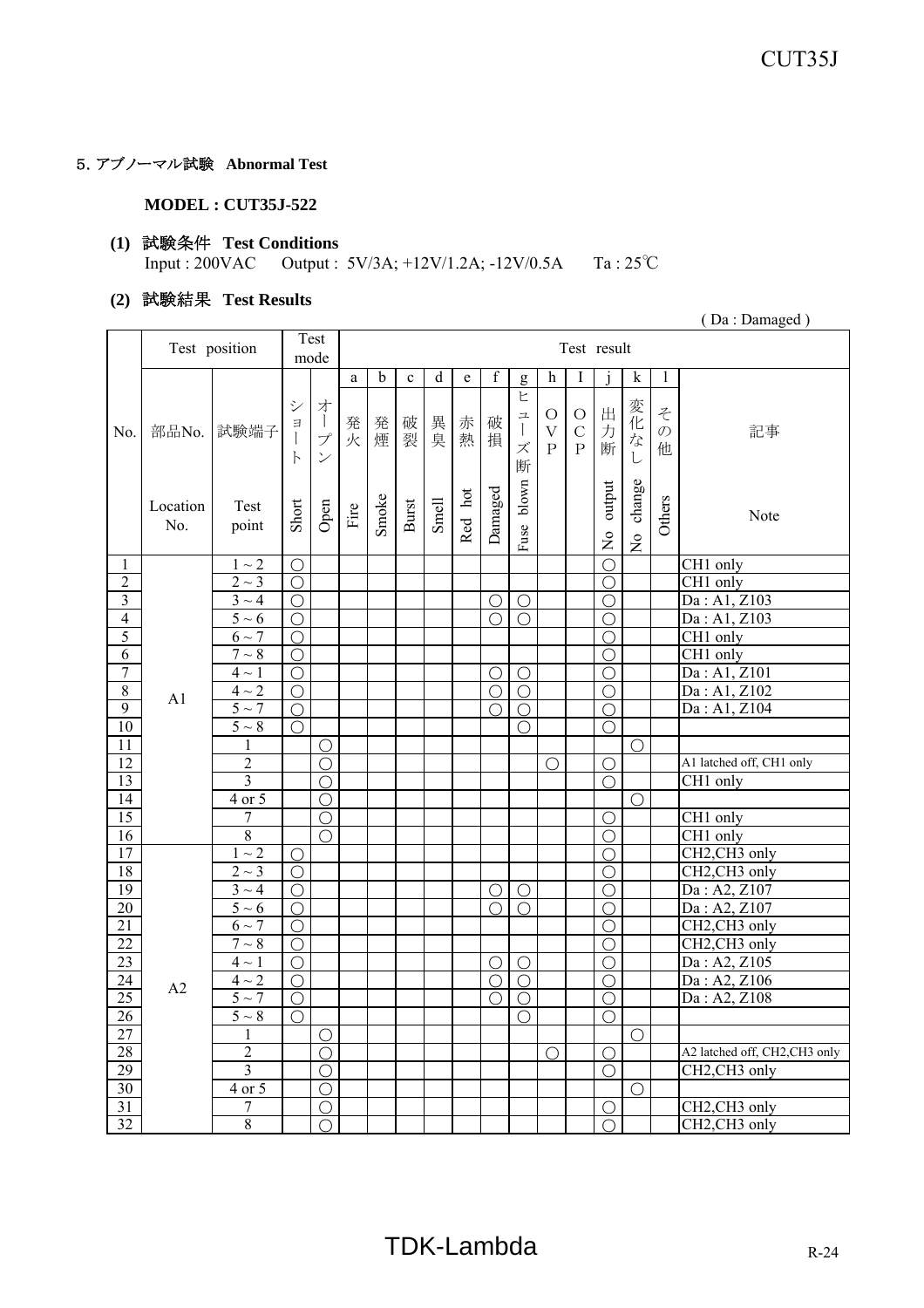|  | (Da: Damaged) |  |
|--|---------------|--|
|--|---------------|--|

|                 | Test<br>Test position<br>Test result<br>mode |                              |                                        |                                                                                         |        |       |             |       |         |                  |                                                                |                                             |                                          |                         |                                          |                         |                                        |
|-----------------|----------------------------------------------|------------------------------|----------------------------------------|-----------------------------------------------------------------------------------------|--------|-------|-------------|-------|---------|------------------|----------------------------------------------------------------|---------------------------------------------|------------------------------------------|-------------------------|------------------------------------------|-------------------------|----------------------------------------|
|                 |                                              |                              |                                        |                                                                                         | a      | b     | $\mathbf c$ | d     | e       | $\boldsymbol{f}$ |                                                                | h                                           |                                          |                         | k                                        | 1                       |                                        |
| No.             | 部品No.                                        |                              | $\ddot{\vee}$<br>$\exists$<br>$\vdash$ | 才<br>$\begin{array}{c} \hline \end{array}$<br>$\mathcal{I}$<br>$\overline{\mathscr{S}}$ | 発<br>火 | 発煙    | 破裂          | 異臭    | 赤<br>熱  | 破<br>損           | g<br>ヒ<br>ユ<br>$\begin{array}{c} \hline \end{array}$<br>ズ<br>断 | $\bigcirc$<br>$\bar{\mathbf{V}}$<br>$\rm P$ | $\circ$<br>$\mathcal{C}$<br>$\, {\bf P}$ | 出<br>力<br>断             | 変化、<br>$\vec{z}$<br>L                    | そ<br>$\mathcal{O}$<br>他 | 記事                                     |
|                 | Location<br>No.                              | Test<br>point                | Short                                  | Open                                                                                    | Fire   | Smoke | Burst       | Smell | Red hot | Damaged          | Fuse blown                                                     |                                             |                                          | output<br>$\frac{1}{2}$ | change<br>$\mathop{\mathsf{S}}\nolimits$ | Others                  | Note                                   |
| 33              |                                              | $A \sim K$                   | $\bigcirc$                             |                                                                                         |        |       |             |       |         |                  |                                                                |                                             |                                          |                         |                                          | $\bigcirc$              | CH1 Hiccup                             |
| $\overline{34}$ |                                              | $A \sim R$                   | $\bigcirc$                             |                                                                                         |        |       |             |       |         |                  |                                                                | $\bigcirc$                                  |                                          | $\bigcirc$              |                                          |                         | CH1 only                               |
| $\overline{35}$ | A201                                         | $K\sim R$                    | $\bigcirc$                             |                                                                                         |        |       |             |       |         |                  |                                                                |                                             |                                          |                         |                                          | $\bigcirc$              | CH1 Output valtage drop                |
| 36              |                                              | A                            |                                        | $\bigcirc$                                                                              |        |       |             |       |         |                  |                                                                | $\bigcirc$                                  |                                          | $\bigcirc$              |                                          |                         | CH1 only                               |
| 37              |                                              | $\rm K$                      |                                        | $\bigcirc$                                                                              |        |       |             |       |         |                  |                                                                | $\bigcirc$                                  |                                          | $\bigcirc$              |                                          |                         | $\overline{CH1}$ only                  |
| 38              |                                              | $\mathbf R$                  |                                        | $\bigcirc$                                                                              |        |       |             |       |         |                  |                                                                | $\bigcirc$                                  |                                          | $\bigcirc$              |                                          |                         | $CH1$ only                             |
| 39              |                                              | $\mathbf{A} \sim \mathbf{K}$ | $\bigcirc$                             |                                                                                         |        |       |             |       |         |                  |                                                                |                                             |                                          | $\bigcirc$              |                                          |                         | CH2,CH3 only                           |
| $40\,$          |                                              | $A \sim R$                   | $\bigcirc$                             |                                                                                         |        |       |             |       |         |                  |                                                                | $\bigcirc$                                  |                                          | $\bigcirc$              |                                          |                         | CH2,CH3 only                           |
| 41              | A301                                         | $K\sim R$                    | $\bigcirc$                             |                                                                                         |        |       |             |       |         |                  |                                                                |                                             |                                          | $\bigcirc$              |                                          |                         | CH2,CH3 only                           |
| 42              |                                              | A                            |                                        | $\bigcirc$                                                                              |        |       |             |       |         |                  |                                                                | $\bigcirc$                                  |                                          | $\bigcirc$              |                                          |                         | CH2,CH3 only                           |
| 43              |                                              | $\rm K$                      |                                        | $\overline{O}$                                                                          |        |       |             |       |         |                  |                                                                | $\bigcirc$                                  |                                          | O                       |                                          |                         | CH <sub>2</sub> , CH <sub>3</sub> only |
| 44              |                                              | $\overline{R}$               |                                        | $\bigcirc$                                                                              |        |       |             |       |         |                  |                                                                | $\bigcirc$                                  |                                          | $\bigcirc$              |                                          |                         | CH2, CH3 only                          |
| 45              |                                              | $DC \sim DC$                 | $\bigcirc$                             |                                                                                         |        |       |             |       |         | $\bigcirc$       | $\bigcirc$                                                     |                                             |                                          | $\bigcirc$              |                                          |                         | Da: BD101                              |
| 46              | <b>BD101</b>                                 | $AC \sim AC$                 | $\bigcirc$                             |                                                                                         |        |       |             |       |         |                  | $\overline{O}$                                                 |                                             |                                          | $\bigcirc$              |                                          |                         |                                        |
| 47              |                                              | $AC(2 \text{ or } 3)$        |                                        | $\bigcirc$                                                                              |        |       |             |       |         |                  |                                                                |                                             |                                          | $\bigcirc$              |                                          |                         |                                        |
| 48              |                                              | $DC(1 \text{ or } 4)$        |                                        | $\bigcirc$                                                                              |        |       |             |       |         |                  |                                                                |                                             |                                          | $\bigcirc$              |                                          |                         |                                        |
| 49              |                                              |                              | $\bigcirc$                             |                                                                                         |        |       |             |       |         |                  |                                                                |                                             |                                          | $\bigcirc$              |                                          |                         | $\overline{CH1}$ only                  |
| 50              | D51                                          |                              |                                        | $\bigcirc$                                                                              |        |       |             |       |         | O                |                                                                |                                             |                                          | $\bigcirc$              |                                          |                         | Da: R111, CH1 only                     |
| 51              |                                              |                              | $\bigcirc$                             |                                                                                         |        |       |             |       |         |                  |                                                                |                                             |                                          | $\bigcirc$              |                                          |                         | CH2,CH3 only                           |
| 52              | D301                                         |                              |                                        | $\bigcirc$                                                                              |        |       |             |       |         |                  |                                                                |                                             |                                          | $\bigcirc$              |                                          |                         | CH2,CH3 only                           |
| 53              |                                              |                              | $\bigcirc$                             |                                                                                         |        |       |             |       |         |                  |                                                                |                                             |                                          | $\overline{O}$          |                                          |                         | CH2,CH3 only                           |
| $\overline{54}$ | D302                                         |                              |                                        | $\bigcirc$                                                                              |        |       |             |       |         |                  |                                                                | $\bigcirc$                                  |                                          | $\bigcirc$              |                                          |                         | A2 latched off, CH2,CH3 only           |
| 55              |                                              | $1\sim 2$                    | $\bigcirc$                             |                                                                                         |        |       |             |       |         |                  |                                                                | $\bigcirc$                                  |                                          | $\bigcirc$              |                                          |                         | CH1 only                               |
| 56              |                                              | $3 \sim 4$                   | $\bigcirc$                             |                                                                                         |        |       |             |       |         |                  |                                                                |                                             |                                          | $\bigcirc$              |                                          |                         | CH1 only                               |
| 57              | PC101                                        | 1 or 2                       |                                        | $\bigcirc$                                                                              |        |       |             |       |         |                  |                                                                | $\bigcirc$                                  |                                          | $\bigcirc$              |                                          |                         | CH1 only                               |
| 58              |                                              | 3 or 4                       |                                        | $\overline{O}$                                                                          |        |       |             |       |         |                  |                                                                | $\bigcirc$                                  |                                          | $\bigcirc$              |                                          |                         | CH1 only                               |
| 59              |                                              | $1 - 2$                      | $\bigcirc$                             |                                                                                         |        |       |             |       |         |                  |                                                                |                                             |                                          |                         | $\bigcirc$                               |                         |                                        |
| 60              |                                              | $3 \sim 4$                   | $\bigcirc$                             |                                                                                         |        |       |             |       |         |                  |                                                                |                                             |                                          | $\bigcirc$              |                                          |                         | A1 latched off, CH1 only               |
| 61              | PC102                                        | 1 or 2                       |                                        | $\bigcirc$                                                                              |        |       |             |       |         |                  |                                                                |                                             |                                          |                         |                                          |                         |                                        |
| 62              |                                              | 3 or 4                       |                                        |                                                                                         |        |       |             |       |         |                  |                                                                |                                             |                                          |                         | $\bigcirc$                               |                         |                                        |
|                 |                                              | $1\sim 2$                    |                                        | $\bigcirc$                                                                              |        |       |             |       |         |                  |                                                                |                                             |                                          |                         | $\bigcirc$                               |                         |                                        |
| 63              |                                              |                              | $\bigcirc$                             |                                                                                         |        |       |             |       |         |                  |                                                                | $\bigcirc$                                  |                                          | $\bigcirc$              |                                          |                         | CH2,CH3 only                           |
| 64              | PC103                                        | $3 \sim 4$                   | $\bigcirc$                             |                                                                                         |        |       |             |       |         |                  |                                                                |                                             |                                          | $\bigcirc$              |                                          |                         | $\overline{CH2,CH3}$ only              |
| 65              |                                              | 1 or 2                       |                                        | $\bigcirc$                                                                              |        |       |             |       |         |                  |                                                                | $\bigcirc$                                  |                                          | $\bigcirc$              |                                          |                         | CH2,CH3 only                           |
| 66              |                                              | 3 or 4                       |                                        | $\overline{O}$                                                                          |        |       |             |       |         |                  |                                                                | $\bigcap$                                   |                                          | $\bigcirc$              |                                          |                         | CH2,CH3 only                           |
| 67              |                                              | $1\sim 2$                    | $\bigcirc$                             |                                                                                         |        |       |             |       |         |                  |                                                                |                                             |                                          |                         | $\bigcirc$                               |                         |                                        |
| 68              | PC104                                        | $3 \sim 4$                   | $\bigcirc$                             |                                                                                         |        |       |             |       |         |                  |                                                                |                                             |                                          | $\bigcirc$              |                                          |                         | A2 latched off, CH2,CH3 only           |
| 69              |                                              | 1 or 2                       |                                        | $\bigcirc$                                                                              |        |       |             |       |         |                  |                                                                |                                             |                                          |                         | $\bigcirc$                               |                         |                                        |
| 70              |                                              | 3 or 4                       |                                        | $\bigcirc$                                                                              |        |       |             |       |         |                  |                                                                |                                             |                                          |                         | $\bigcirc$                               |                         |                                        |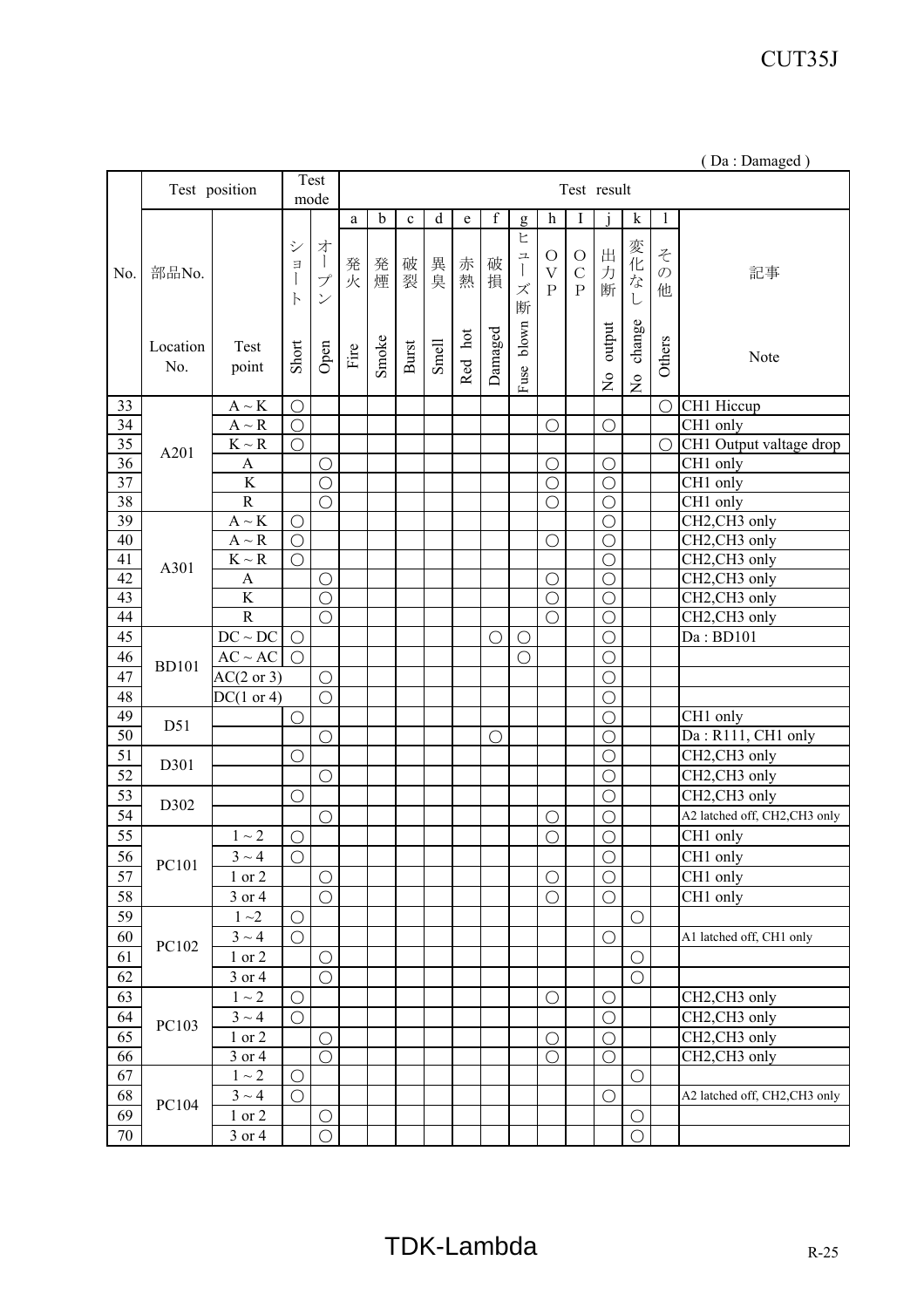|  | (Da: Damaged) |  |
|--|---------------|--|
|  |               |  |

|                 | Test position  |                |                            | Test<br>mode             |                       | Test result |             |             |             |             |                                                                                                                                                                                                                                                                                                                                                                                                                                     |                          |                                |                |               |               |                    |
|-----------------|----------------|----------------|----------------------------|--------------------------|-----------------------|-------------|-------------|-------------|-------------|-------------|-------------------------------------------------------------------------------------------------------------------------------------------------------------------------------------------------------------------------------------------------------------------------------------------------------------------------------------------------------------------------------------------------------------------------------------|--------------------------|--------------------------------|----------------|---------------|---------------|--------------------|
|                 |                |                |                            |                          | a                     | $\mathbf b$ | $\mathbf c$ | $\mathbf d$ | $\mathbf e$ | $\mathbf f$ |                                                                                                                                                                                                                                                                                                                                                                                                                                     | h                        |                                |                | k             | 1             |                    |
| No.             |                |                |                            |                          |                       |             |             |             |             |             | $\mathbf{g}% _{T}=\mathbf{g}_{T}=\mathbf{g}_{T}=\mathbf{g}_{T}=\mathbf{g}_{T}=\mathbf{g}_{T}=\mathbf{g}_{T}=\mathbf{g}_{T}=\mathbf{g}_{T}=\mathbf{g}_{T}=\mathbf{g}_{T}=\mathbf{g}_{T}=\mathbf{g}_{T}=\mathbf{g}_{T}=\mathbf{g}_{T}=\mathbf{g}_{T}=\mathbf{g}_{T}=\mathbf{g}_{T}=\mathbf{g}_{T}=\mathbf{g}_{T}=\mathbf{g}_{T}=\mathbf{g}_{T}=\mathbf{g}_{T}=\mathbf{g}_{T}=\mathbf{g}_{T}=\mathbf{g}_{T}=\mathbf{g}_{T}=\math$<br>ヒ |                          |                                |                |               |               |                    |
|                 | 部品No.          |                | $\ddot{\vee}$<br>$\exists$ | 才                        | 発                     |             |             |             | 赤           | 破           | ユ                                                                                                                                                                                                                                                                                                                                                                                                                                   | $\bigcirc$               | $\bigcirc$                     | 出              |               | z             |                    |
|                 |                |                |                            | プ                        | 火                     | 発煙          | 破裂          | 異臭          | 熱           | 損           | $\begin{array}{c} \hline \end{array}$<br>ズ                                                                                                                                                                                                                                                                                                                                                                                          | $\bar{V}$<br>$\mathbf P$ | $\overline{C}$<br>$\mathbf{P}$ | 力              | 変化な           | $\mathcal{O}$ | 記事                 |
|                 |                |                | $\vdash$                   | $\overline{\mathscr{S}}$ |                       |             |             |             |             |             | 断                                                                                                                                                                                                                                                                                                                                                                                                                                   |                          |                                | 断              | L             | 他             |                    |
|                 |                |                |                            |                          |                       |             |             |             |             |             |                                                                                                                                                                                                                                                                                                                                                                                                                                     |                          |                                |                |               |               |                    |
|                 | Location       | Test           | Short                      | Open                     | $\operatorname{Fire}$ | Smoke       | Burst       | Smell       |             |             |                                                                                                                                                                                                                                                                                                                                                                                                                                     |                          |                                | output         | change        | Others        | Note               |
|                 | No.            | point          |                            |                          |                       |             |             |             | Red hot     | Damaged     | Fuse blown                                                                                                                                                                                                                                                                                                                                                                                                                          |                          |                                | $\frac{1}{2}$  |               |               |                    |
|                 |                |                |                            |                          |                       |             |             |             |             |             |                                                                                                                                                                                                                                                                                                                                                                                                                                     |                          |                                |                | $\frac{1}{2}$ |               |                    |
| 71              |                | $2 \sim 3$     | $\bigcirc$                 |                          |                       |             |             |             |             |             |                                                                                                                                                                                                                                                                                                                                                                                                                                     |                          |                                |                |               | $\bigcirc$    | CH1 Hiccup         |
| $\overline{72}$ |                | $5\sim6$       | $\bigcirc$                 |                          |                       |             |             |             |             |             |                                                                                                                                                                                                                                                                                                                                                                                                                                     |                          |                                | $\bigcirc$     |               |               | CH1 only           |
| $\overline{73}$ |                | $6\sim7$       | $\bigcirc$                 |                          |                       |             |             |             |             |             | $\bigcirc$                                                                                                                                                                                                                                                                                                                                                                                                                          |                          |                                | $\bigcirc$     |               |               |                    |
| 74              |                | $7\sim8$       | $\bigcirc$                 |                          |                       |             |             |             |             |             |                                                                                                                                                                                                                                                                                                                                                                                                                                     |                          |                                | $\bigcirc$     |               |               | CH1 only           |
| 75              | T1             | $\mathbf{2}$   |                            | $\bigcirc$               |                       |             |             |             |             | $\bigcirc$  |                                                                                                                                                                                                                                                                                                                                                                                                                                     |                          |                                | $\bigcirc$     |               |               | Da: R111, CH1 only |
| $\overline{76}$ |                | $\overline{3}$ |                            | $\bigcirc$               |                       |             |             |             |             | $\bigcirc$  |                                                                                                                                                                                                                                                                                                                                                                                                                                     |                          |                                | $\bigcirc$     |               |               | Da: R111, CH1 only |
| $\overline{77}$ |                | $\overline{5}$ |                            | $\overline{O}$           |                       |             |             |             |             |             |                                                                                                                                                                                                                                                                                                                                                                                                                                     |                          |                                | $\bigcirc$     |               |               | CH1 only           |
| 78              |                | $\overline{6}$ |                            | $\overline{\bigcirc}$    |                       |             |             |             |             |             |                                                                                                                                                                                                                                                                                                                                                                                                                                     |                          |                                | $\bigcirc$     |               |               | $CH1$ only         |
| 79              |                | $\overline{7}$ |                            | $\bigcirc$               |                       |             |             |             |             |             |                                                                                                                                                                                                                                                                                                                                                                                                                                     |                          |                                |                |               | $\bigcirc$    | CH1 Hiccup         |
| $\overline{80}$ |                | $\overline{8}$ |                            | $\bigcirc$               |                       |             |             |             |             |             |                                                                                                                                                                                                                                                                                                                                                                                                                                     |                          |                                | $\bigcirc$     |               |               | CH1 only           |
| 81              |                | $1\sim2$       | $\bigcirc$                 |                          |                       |             |             |             |             |             |                                                                                                                                                                                                                                                                                                                                                                                                                                     |                          |                                | $\bigcirc$     |               |               | CH2,CH3 only       |
| 82              |                | $2\sim3$       | $\bigcirc$                 |                          |                       |             |             |             |             |             |                                                                                                                                                                                                                                                                                                                                                                                                                                     |                          |                                | O              |               |               | CH2,CH3 only       |
| 83              |                | $3 \sim 4$     | $\bigcirc$                 |                          |                       |             |             |             |             |             |                                                                                                                                                                                                                                                                                                                                                                                                                                     |                          |                                | $\bigcirc$     |               |               | CH2,CH3 only       |
| 84              |                | $5\sim6$       | $\bigcirc$                 |                          |                       |             |             |             |             |             |                                                                                                                                                                                                                                                                                                                                                                                                                                     |                          |                                | $\bigcirc$     |               |               | CH2,CH3 only       |
| 85              |                | $6\sim7$       | $\bigcirc$                 |                          |                       |             |             |             |             |             | $\bigcirc$                                                                                                                                                                                                                                                                                                                                                                                                                          |                          |                                | $\overline{O}$ |               |               |                    |
| 86              |                | $7\sim8$       | $\bigcirc$                 |                          |                       |             |             |             |             |             |                                                                                                                                                                                                                                                                                                                                                                                                                                     |                          |                                | $\bigcirc$     |               |               | CH2,CH3 only       |
| 87              | T <sub>2</sub> | $\mathbf{1}$   |                            | $\bigcirc$               |                       |             |             |             |             |             |                                                                                                                                                                                                                                                                                                                                                                                                                                     |                          |                                | $\bigcirc$     |               |               | CH2,CH3 only       |
| 88              |                | $\overline{c}$ |                            | $\bigcirc$               |                       |             |             |             |             |             |                                                                                                                                                                                                                                                                                                                                                                                                                                     |                          |                                | $\bigcirc$     |               |               | CH2,CH3 only       |
| 89              |                | $\overline{3}$ |                            | $\bigcirc$               |                       |             |             |             |             |             |                                                                                                                                                                                                                                                                                                                                                                                                                                     |                          |                                | $\bigcirc$     |               |               | CH2, CH3 only      |
| 90              |                | $\overline{4}$ |                            | $\bigcirc$               |                       |             |             |             |             |             |                                                                                                                                                                                                                                                                                                                                                                                                                                     |                          |                                | $\bigcirc$     |               |               | CH2,CH3 only       |
| $\overline{91}$ |                | $\overline{5}$ |                            | $\bigcirc$               |                       |             |             |             |             |             |                                                                                                                                                                                                                                                                                                                                                                                                                                     |                          |                                | $\bigcirc$     |               |               | CH2,CH3 only       |
| 92              |                | 6              |                            | $\bigcirc$               |                       |             |             |             |             |             |                                                                                                                                                                                                                                                                                                                                                                                                                                     |                          |                                | $\bigcirc$     |               |               | CH2,CH3 only       |
| 93              |                | $\overline{7}$ |                            | $\overline{O}$           |                       |             |             |             |             |             |                                                                                                                                                                                                                                                                                                                                                                                                                                     |                          |                                | O              |               |               | CH2,CH3 only       |
| 94              |                | 8              |                            | $\overline{\bigcirc}$    |                       |             |             |             |             |             |                                                                                                                                                                                                                                                                                                                                                                                                                                     |                          |                                | $\bigcirc$     |               |               | CH2,CH3 only       |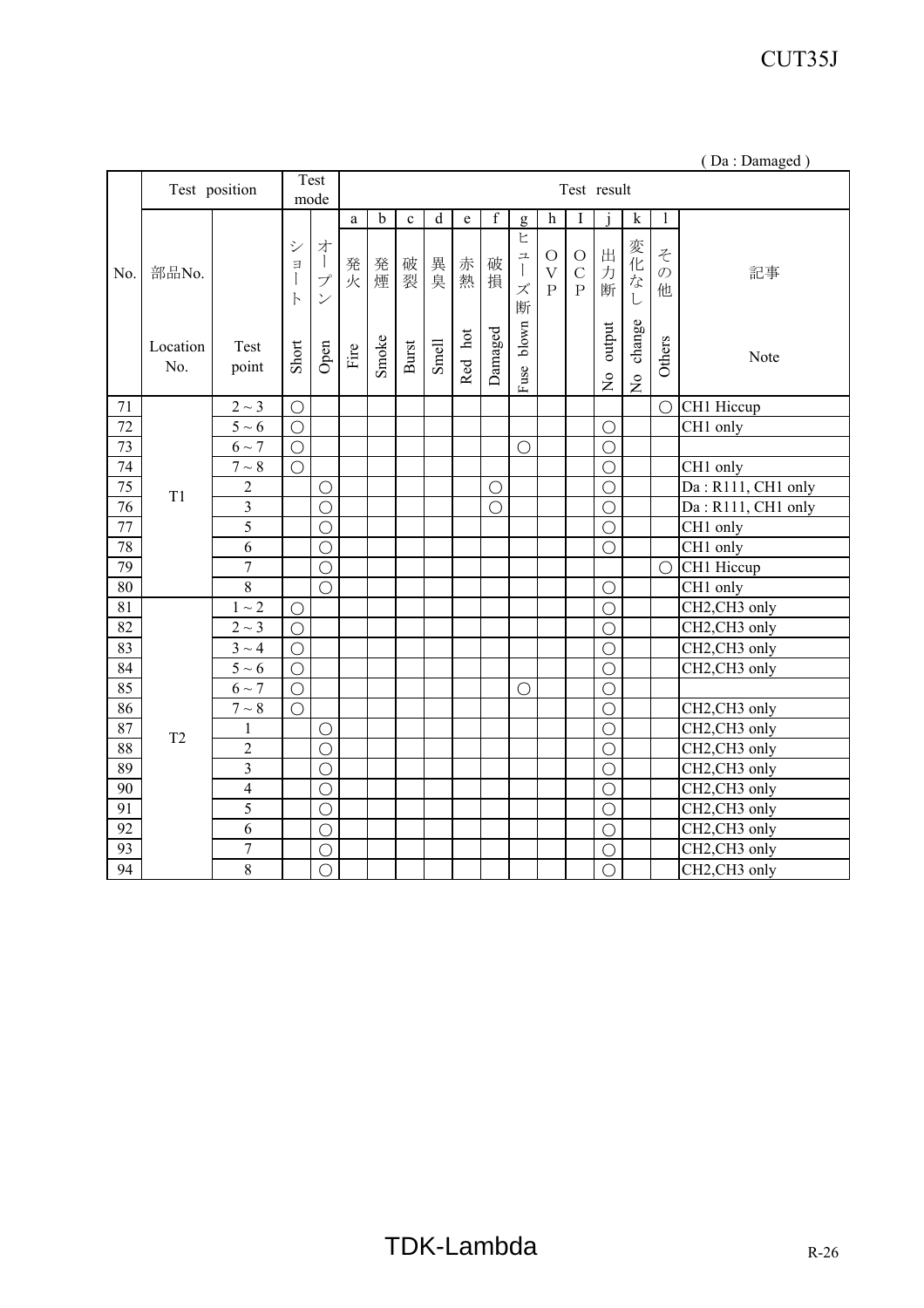#### 6.振動試験 **Vibration Test**

**MODEL** : **CUT35J-5FF**

#### **(1)** 振動試験種類 **Vibration Test Class**

掃引振動数耐久試験 Frequency variable endurance test

#### **(2)** 使用振動試験装置 **Equipment Used**

Vibrator DC-3200-36 (Suzhou SuShi)

#### **(3)** 試験条件 **Test Conditions**

| ・周波数範囲          | : $10\sim$ 55Hz                | ・振動方向       | X, Y, Z     |
|-----------------|--------------------------------|-------------|-------------|
| Sweep frequency |                                | Direction   |             |
| ・掃引時間           | :1.0分間                         | ・試験時間       | : 各方向共 1時間  |
| Sweep time      | 1.0min                         | Sweep count | 1 hour each |
| ・加速度            | : 一定 19.6m/s <sup>2</sup> (2G) |             |             |
| Acceleration    | Constant                       |             |             |
|                 |                                |             |             |

#### **(4)** 試験方法 **Test Method**



#### **(5)** 判定条件 **Acceptable Conditions**

- 1. 破壊しない事
	- Not to be broken.
- 2. 試験後の出力に異常がない事 No abnormal output after test.
- **(6)** 試験結果 **Test Results**

合格 **OK**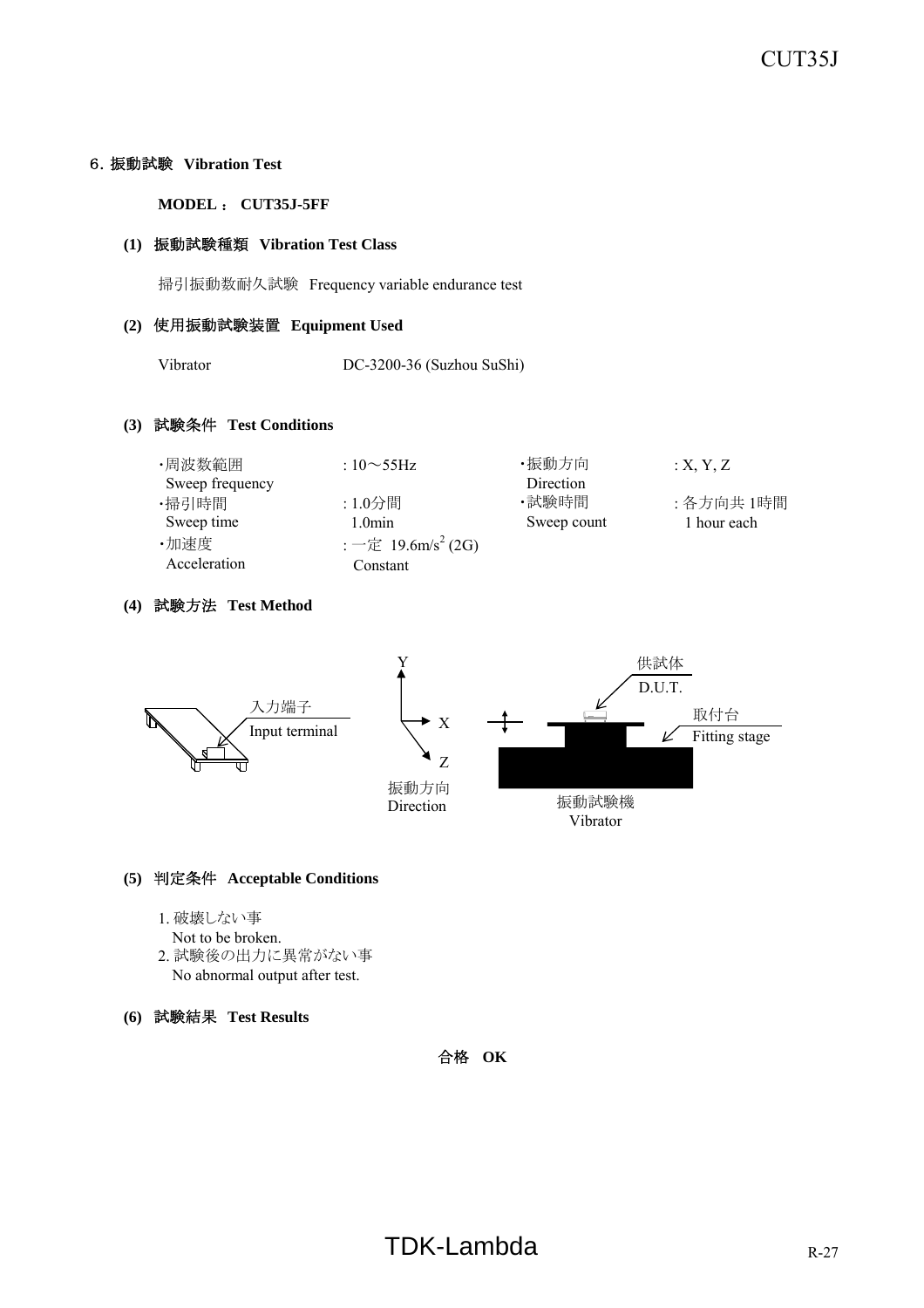#### 7.ノイズシミュレート試験 **Noise Simulate Test**

#### **MODEL** : **CUT35J-5FF**

#### **(1)** 試験回路及び測定器 **Test Circuit and Equipment**



# **(2)** 試験条件 **Test Conditions**

| ・入力電圧               | : $100, 230$ VAC    | ・ノイズ雷圧         | : $0\infty 2kV$    |
|---------------------|---------------------|----------------|--------------------|
| Input voltage       |                     | Noise level    |                    |
| ・出力電圧               | :定格                 | ・位相            | : $0 \sim 360$ deg |
| Output Voltage      | Rated               | Phase          |                    |
| ・出力電流               | $: 0\%, 100\%$      | ・極性            | $: +,-$            |
| Output current      |                     | Polarity       |                    |
| ·周囲温度               | $\cdot$ 25°C        | ・印加モード         | :コモン、ノーマル          |
| Ambient temperature |                     | Mode           | Common, Normal     |
| ・パルス幅               | : $50 \sim 1000$ ns | ・トリガ選択         | $:$ Line           |
| Pulse width         |                     | Trigger select |                    |

#### **(3)** 判定条件 **Acceptable Conditions**

1. 破壊しない事

Not to be broken.

- 2. 出力がダウンしない事 Not to be shut down output.
- 3. その他異常のない事 No other out of orders.

#### **(4)** 試験結果 **Test Results**

合格 **OK**